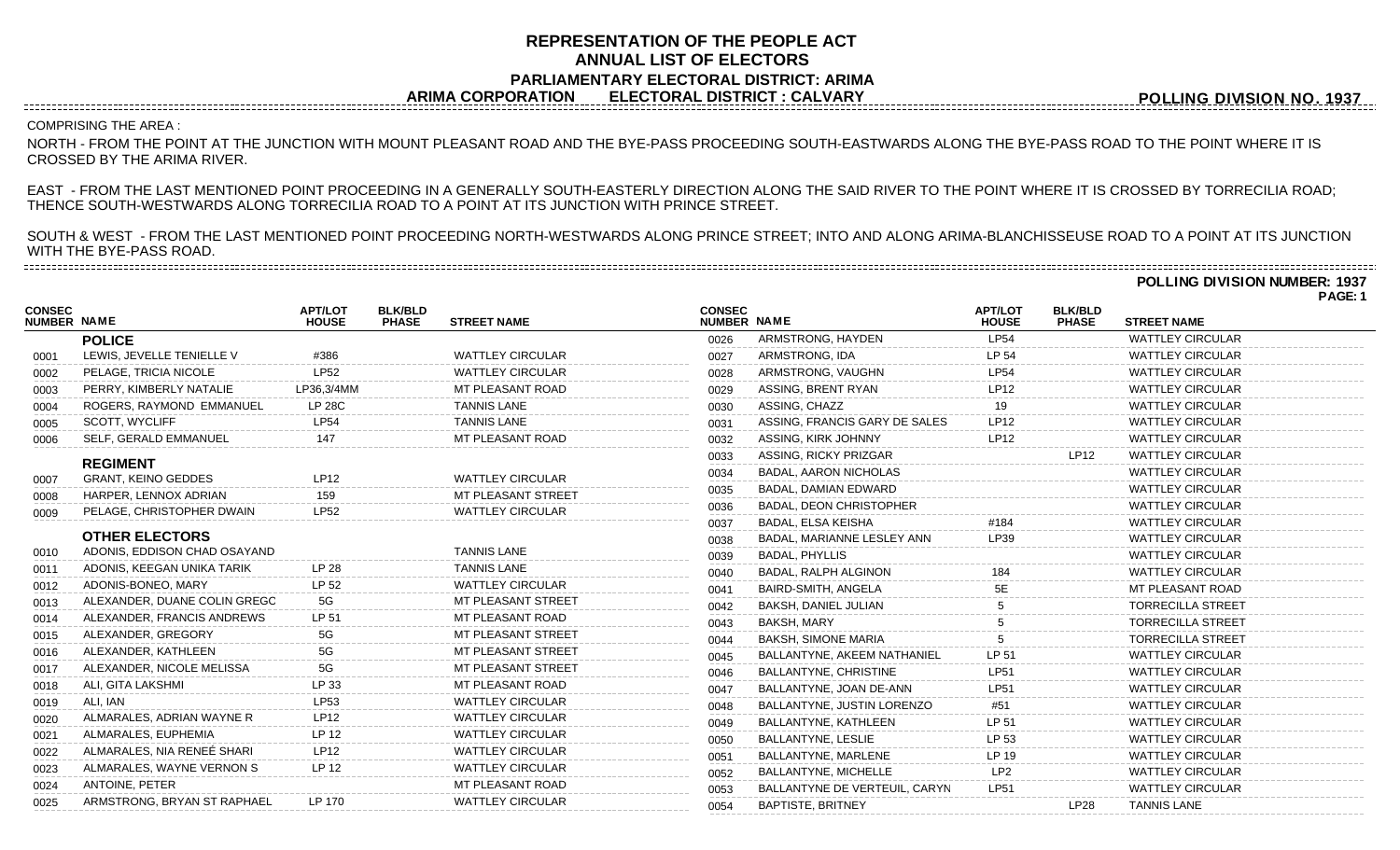| CONSEC<br><b>NUMBER NAME</b> |                                    | <b>APT/LOT</b><br><b>HOUSE</b> | <b>BLK/BLD</b><br><b>PHASE</b> | <b>STREET NAME</b>       | <b>CONSEC</b><br><b>NUMBER NAME</b> |                                | <b>APT/LOT</b><br><b>HOUSE</b> | <b>BLK/BLD</b><br><b>PHASE</b> | <b>STREET NAME</b>      | PAGE: 2 |
|------------------------------|------------------------------------|--------------------------------|--------------------------------|--------------------------|-------------------------------------|--------------------------------|--------------------------------|--------------------------------|-------------------------|---------|
| 0055                         | BELCON, KAREEM CHARLES             |                                |                                | <b>TORRECILLA STREET</b> | 0099                                | COWAN, SHIANN JOSANE           | <b>LP28</b>                    |                                | <b>TANNIS LANE</b>      |         |
| 0056                         | BELCON, NELLON RODERICK            |                                |                                | TORRECILLA COOK ROAD     | 0100                                | DASENT, GILES EWAN             | LP53                           |                                | <b>WATTLEY CIRCULAR</b> |         |
| 0057                         | BELCON, SHELDON JUSTIN             | LP36                           |                                | <b>TANNIS LANE</b>       | 0101                                | DASENT, SHAIENE RIANNE         | LP 53                          |                                | <b>TANNIS LANE</b>      |         |
| 0058                         | BENJAMIN, AGNES                    | #3                             |                                | <b>MT PLEASANT ROAD</b>  | 0102                                | DE FREITAS, ELIJAH JOSIAH      | 3/4M                           |                                | MT PLEASANT ROAD        |         |
| 0059                         | BENJAMIN, ARIANNE SHAQUILLA        | 3                              |                                | MT PLEASANT ROAD         | 0103                                | DE GAZON, CHRISANN FAITH       | LP 28                          |                                | <b>TANNIS LANE</b>      |         |
| 0060                         | BENJAMIN, CRYSTAL                  | #5                             |                                | MT PLEASANT ROAD         | 0104                                | DE LA ROSA-ADONIS, MELANIE MAF | LP28                           |                                | <b>TANNIS LANE</b>      |         |
| 0061                         | BEST-RICHARDSON, SHEILA            | LP 56                          |                                | <b>TANNIS LANE</b>       | 0105                                | DE LEON. BERNADETTE ANTONIA    | LP12                           |                                | <b>WATTLEY CIRCULAR</b> |         |
| 0062                         | BETAUDIER, CHARMAINE               | #4                             |                                | MT PLEASANT ROAD         | 0106                                | DE LEON, CHRISTOPHER BRANDON   | 12                             |                                | <b>WATTLEY CIRCULAR</b> |         |
| 0063                         | BOODOO-DIDIER, STELLA              |                                |                                | <b>WATTLEY CIRCULAR</b>  | 0107                                | DE LEON, ELIZABETH             | LP12                           |                                | <b>WATTLEY CIRCULAR</b> |         |
| 0064                         | BOUCAL, DAVID                      | LP13                           |                                | <b>WATTLEY CIRCULAR</b>  | 0108                                | DE LEON, JERRY BERNARD         | <b>LP12</b>                    |                                | <b>WATTLEY CIRCULAR</b> |         |
| 0065                         | BOUCAL, DERWIN                     | 9                              |                                | <b>WATTLEY CIRCULAR</b>  | 0109                                | DE LEON, MARCELINE JOAN        | LP12                           |                                | <b>WATTLEY CIRCULAR</b> |         |
| 0066                         | BOUCAL, GERALD                     | LP13                           |                                | <b>WATTLEY CIRCULAR</b>  | 0110                                | DE LEON, MARTIN                | LP12                           |                                | <b>WATTLEY CIRCULAR</b> |         |
| 0067                         | BOUCAL, JORDANN ANISA              | LP 13                          |                                | <b>WATTLEY CIRCULAR</b>  | 0111                                | DE LEON, MARY                  | <b>LP27</b>                    |                                | <b>WATTLEY CIRCULAR</b> |         |
| 0068                         | BOUCAL, VYJENTIMALA                | LP <sub>13</sub>               |                                | <b>WATTLEY CIRCULAR</b>  | 0112                                | DE LEON, VICTORIA              | <b>LP27</b>                    |                                | <b>WATTLEY CIRCULAR</b> |         |
| 0069                         | <b>BRATHWAITE, LESLIE</b>          | #9                             | LP 57                          | <b>TANNIS LANE</b>       | 0113                                | DEDIER, DAVID                  | 27A                            |                                | MT PLEASANT ROAD        |         |
| 0070                         | <b>BUCKMIRE, MARIAH CHANTAL</b>    | 3/4MM                          |                                | MT PLEASANT ROAD         | 0114                                | DIAZ, ARNOLD ERROL             | LP <sub>2</sub>                |                                | <b>TANNIS LANE</b>      |         |
| 0071                         | <b>BURGESS, CHRISTOPHER WENDEL</b> |                                | 28                             | <b>TANNIS LANE</b>       | 0115                                | DIAZ, ERICA VENESIA            |                                |                                | <b>TANNIS LANE</b>      |         |
| 0072                         | CABRALIS, ADAM JOHNNY              |                                | LPB28                          | <b>TANNIS LANE</b>       | 0116                                | DIAZ, JOSIAH DANIEL ARNOLD     | 28                             |                                | <b>TANNIS LANE</b>      |         |
| 0073                         | CABRALIS, JOHNNY                   | LP28                           |                                | <b>TANNIS LANE</b>       | 0117                                | DIAZ, JUNIOR ERROL             | LP1                            |                                | <b>TANNIS LANE</b>      |         |
| 0074                         | CABRALIS, KENRICK JUSTIN           | <b>LP B28</b>                  |                                | <b>TANNIS LANE</b>       | 0118                                | DIAZ, VINCENT                  | MM3/4                          |                                | MT PLEASANT ROAD        |         |
| 0075                         | CABRALIS, LAURENCE GERRY           | LP36                           |                                | MT PLEASANT ROAD         | 0119                                | DIAZ-STEWART, DENNIS VINCENT   | $3/4$ MM                       |                                | MT PLEASANT STREET      |         |
| 0076                         | CABRALIS, SABRINA                  | LPB <sub>28</sub>              |                                | <b>TANNIS LANE</b>       | 0120                                | DIDIER, ADEY JAEL              | LP 51                          |                                | <b>WATTLEY CIRCULAR</b> |         |
| 0077                         | CABRALIS, SABRINA ELEANOR          | <b>LP28</b>                    |                                | <b>TANNIS LANE</b>       | 0121                                | DIDIER, RUBY THERESA           | <b>LP50</b>                    |                                | <b>WATTLEY CIRCULAR</b> |         |
| 0078                         | CABRALIS, TERI AMANDA              | LPB <sub>28</sub>              |                                | <b>TANNIS LANE</b>       | 0122                                | DOOLAM, LENORE LYDIA           | LP 56                          |                                | <b>TANNIS LANE</b>      |         |
| 0079                         | CABRALLIS-OLLIVIERRE, ROSLYN       | LPB28                          |                                | <b>TANNIS LANE</b>       | 0123                                | DOOLAM, LINLEY MARK TOOLSIE    | LP 56                          |                                | <b>TANNIS LANE</b>      |         |
| 0080                         | CALLENDER, HAZEL JAILEN            | 6                              |                                | <b>WATTLEY CIRCULAR</b>  | 0124                                | DOOLAM, RITA GOWRAH            | LP 56                          |                                | <b>TANNIS LANE</b>      |         |
| 0081                         | CALVIN-SMITH, SUBRENA VIRGINIA     | 147A                           |                                | MT PLEASANT ROAD         | 0125                                | DOOLAM-MURPHY, ROWENA          | LP 56                          |                                | <b>TANNIS LANE</b>      |         |
| 0082                         | CAMPO, MARJORIE NELLIE             | <b>LP57</b>                    |                                | MT PLEASANT ROAD         | 0126                                | EDMUND, CHRISPINA              | LP 28                          |                                | <b>TANNIS LANE</b>      |         |
| 0083                         | CAPRIETTA, D'LOGUS MICHAEL         | LP51A                          |                                | <b>WATTLEY CIRCULAR</b>  | 0127                                | EDWARDS, ANTHONY JOHN          | <b>LP51</b>                    |                                | <b>WATTLEY CIRCULAR</b> |         |
| 0084                         | CAPRIETTA, DEIANN                  | 50                             |                                | <b>WATTLEY CIRCULAR</b>  | 0128                                | ELIE, COURTNEY                 |                                |                                | <b>WATTLEY CIRCULAR</b> |         |
| 0085                         | CAPRIETTA, ONESIMUS                | LP52A                          |                                | <b>WATTLEY CIRCULAR</b>  | 0129                                | ELIE, HERBERT                  |                                | 386                            | <b>WATTLEY CIRCULAR</b> |         |
| 0086                         | CEDENO, BRENDA ANGELA              | <b>LP50</b>                    |                                | <b>WATTLEY CIRCULAR</b>  | 0130                                | ELIE-LEWIS, HYACINTH GLADYS    | 386                            |                                | <b>WATTLEY CIRCULAR</b> |         |
| 0087                         | CEDENO, CHAY ANGELO                | <b>LP51</b>                    |                                | <b>WATTLEY CIRCULAR</b>  | 0131                                | ELIE-MARTINEAUX, LEWIS FRANCIS | 386                            |                                | <b>WATTLEY CIRCULAR</b> |         |
| 0088                         | CEDENO, DONALDSON ALBERT           | 177                            |                                | <b>WATTLEY CIRCULAR</b>  | 0132                                | EMMANUEL, ANN MARIE MARGARET   | LP53                           |                                | <b>WATTLEY CIRCULAR</b> |         |
| 0089                         | <b>CHARLES, FABIAN MARCUS</b>      | 28                             |                                | <b>TANNIS LANE</b>       | 0133                                | <b>ESPENOZA, RUFUS</b>         | LP 30                          |                                | MT PLEASANT ROAD        |         |
| 0090                         | CHARLES, KEITH ZENO                |                                |                                | <b>WATTLEY CIRCULAR</b>  | 0134                                | ESPINOZA, ALVON STEVELON       | 31                             |                                | MT PLEASANT ROAD        |         |
| 0091                         | CHARLES, MARLON A P                |                                |                                | <b>WATTLEY CIRCULAR</b>  | 0135                                | ESPINOZA, ANDREW               | <b>LP28</b>                    |                                | <b>TANNIS LANE</b>      |         |
| 0092                         | CHARLES, NATALIE MICHELLE          | LP 28D                         |                                | <b>TANNIS LANE</b>       | 0136                                | ESPINOZA, ELRED                | 29                             |                                | <b>TANNIS LANE</b>      |         |
| 0093                         | CHIN, ISABELLA YOLANDE             |                                |                                | MT PLEASANT ROAD         | 0137                                | ESPINOZA, JASON TREVOR         | 31                             |                                | MT PLEASANT ROAD        |         |
| 0094                         | CHOTAI-LOPEZ, LAKIAH CHAMALIE      | LP 28                          |                                | <b>TANNIS LANE</b>       | 0138                                | ESPINOZA, KERRY DAMIAN         | LP 31                          |                                | MT PLEASANT ROAD        |         |
| 0095                         | <b>CLARKE, MICAH BRENT</b>         | LP 51                          |                                | <b>WATTLEY CIRCULAR</b>  | 0139                                | ESPINOZA, NOEL NEIL            | 29                             |                                | <b>TANNIS LANE</b>      |         |
| 0096                         | COA-FARRIER, ANASTASIA MARIA       | LP 56                          |                                | <b>WATTLEY CIRCULAR</b>  | 0140                                | ESPINOZA, PATRICE              | LP 56                          |                                | <b>TANNIS LANE</b>      |         |
| 0097                         | <b>COWAN, CHERISE SHANNON</b>      | <b>LP28</b>                    |                                | <b>TANNIS LANE</b>       | 0141                                | ESPINOZA, RICARDO ANDREW       |                                | LP 31                          | MT PLEASANT ROAD        |         |
| 0098                         | COWAN, SHANE JULIEN                | LP #28                         |                                | <b>TANNIS LANE</b>       | 0142                                | ESPINOZA, SHELDON DERN         | 31                             |                                | MT PLEASANT ROAD        |         |
|                              |                                    |                                |                                |                          |                                     |                                |                                |                                |                         |         |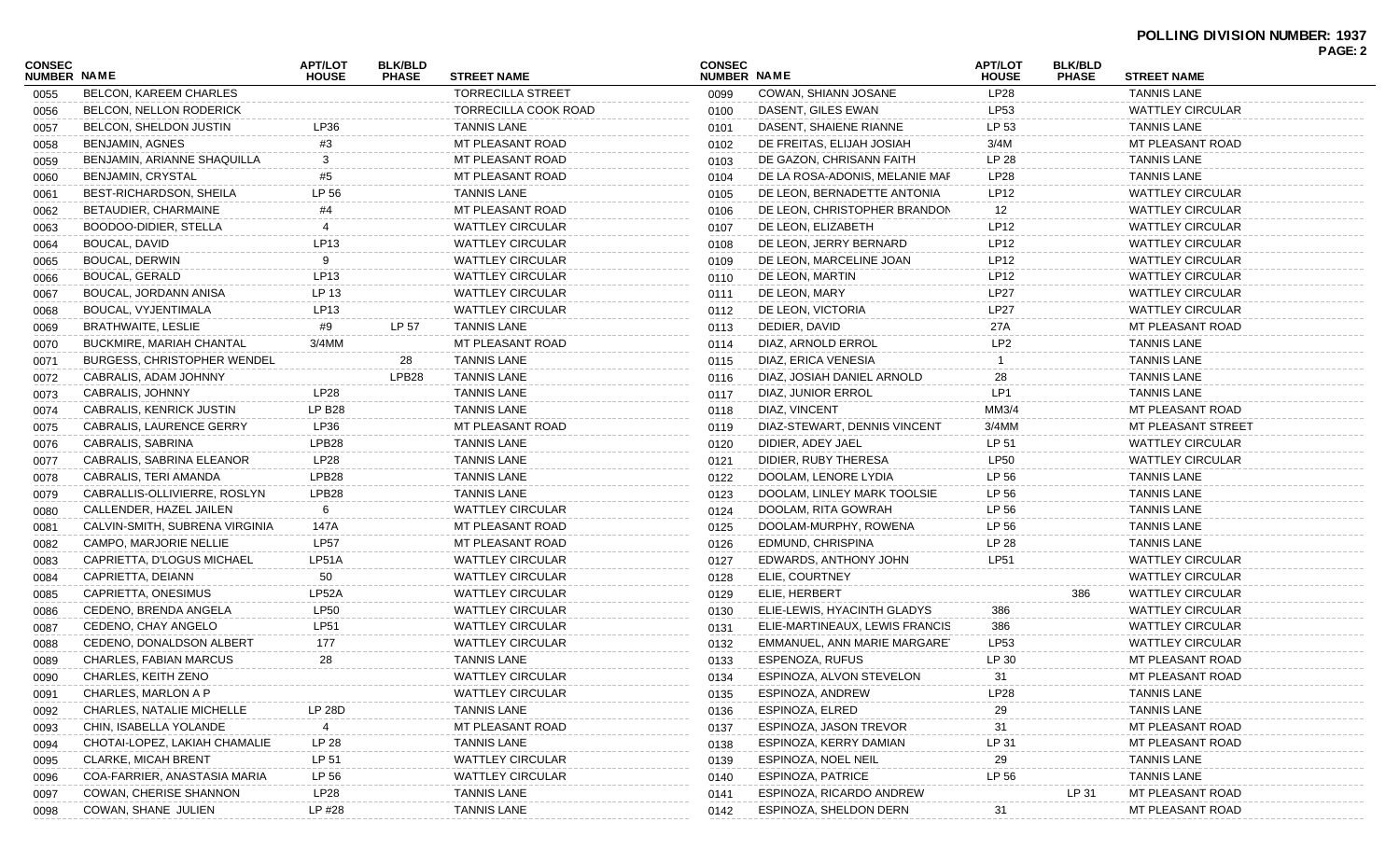| <b>CONSEC</b><br><b>NUMBER NAME</b> |                                     | <b>APT/LOT</b><br><b>HOUSE</b> | <b>BLK/BLD</b><br><b>PHASE</b> | <b>STREET NAME</b>      | <b>CONSEC</b><br><b>NUMBER NAME</b> |                                    | <b>APT/LOT</b><br><b>HOUSE</b> | <b>BLK/BLD</b><br><b>PHASE</b> | <b>STREET NAME</b>      | PAGE: 3 |
|-------------------------------------|-------------------------------------|--------------------------------|--------------------------------|-------------------------|-------------------------------------|------------------------------------|--------------------------------|--------------------------------|-------------------------|---------|
| 0143                                | ESPINOZA, SYLVIA ANGELA             | LP 31                          |                                | MT PLEASANT STREET      | 0187                                | <b>GARCIA, MARGARET PEARL</b>      | <b>LP28</b>                    |                                | MT PLEASANT ROAD        |         |
| 0144                                | ESPINOZA, UNA SYMPHORIANA P         | LP 31                          |                                | MT PLEASANT STREET      | 0188                                | <b>GARCIA, PHILIP MARK-ANTHONY</b> | LP31                           |                                | MT PLEASANT STREET      |         |
| 0145                                | EVANS, ALICIA MARINA                | 26                             |                                | MT PLEASANT ROAD        | 0189                                | <b>GARCIA, STEVE</b>               | LP28                           |                                | <b>TANNIS LANE</b>      |         |
| 0146                                | EVANS, CLIFTON PHILLIP              | 26                             |                                | MT PLEASANT ROAD        | 0190                                | GARCIA, TAMIKA TSHANA              | LP28                           |                                | <b>TANNIS LANE</b>      |         |
| 0147                                | EVANS, DURK KYLE RODERICK           | 26                             |                                | MT PLEASANT ROAD        | 0191                                | <b>GARCIA, WINSTON</b>             | LP31                           |                                | MT PLEASANT STREET      |         |
| 0148                                | EVANS-FRENCH, AKIL JAMOL            | LOT #26                        | LP 24                          | MT PLEASANT ROAD        | 0192                                | GARCIA-HERNANDEZ, ANNE-MARIE       | LP 28                          |                                | <b>TANNIS LANE</b>      |         |
| 0149                                | <b>FARFAN, CHRISTOPHER</b>          | LP27                           |                                | MT PLEASANT ROAD        | 0193                                | GOINDOO-PHILLIPS, ROSALIND M       | LP53                           |                                | <b>WATTLEY CIRCULAR</b> |         |
| 0150                                | FARRIER, ANGELA PAMELA              | LP 51                          |                                | <b>WATTLEY CIRCULAR</b> | 0194                                | <b>GOMEZ, HARVEY DOMINIC</b>       | <b>LP51</b>                    |                                | <b>WATTLEY CIRCULAR</b> |         |
| 0151                                | <b>FARRIER, ANTHONY</b>             | LP 53                          |                                | <b>WATTLEY CIRCULAR</b> | 0195                                | GOMEZ, JADEON HARVEY               | LP 51                          |                                | <b>WATTLEY CIRCULAR</b> |         |
| 0152                                | FARRIER, KELSEN DION                | LP51                           |                                | <b>WATTLEY CIRCULAR</b> | 0196                                | GONZALES, ANCIL SHAQUILLE S        | LP 51                          |                                | <b>TANNIS LANE</b>      |         |
| 0153                                | FARRIER, NICOLE JANELLE             | LP51                           |                                | <b>WATTLEY CIRCULAR</b> | 0197                                | GONZALES, CATHARINE                | LP28B                          |                                | <b>TANNIS LANE</b>      |         |
| 0154                                | <b>FARRIER, TERRANCE EMMANUEL</b>   | LP53                           |                                | <b>WATTLEY CIRCULAR</b> | 0198                                | GONZALES, ELIJAH ANTONIO           | #51                            |                                | <b>TANNIS LANE</b>      |         |
| 0155                                | FARRIER, WILFRED                    | LP53                           |                                | <b>WATTLEY CIRCULAR</b> | 0199                                | GONZALES, PSYCHE ALENE             | LP28B                          |                                | <b>WATTLEY CIRCULAR</b> |         |
| 0156                                | FARRIER MAHABIR, CHERRY-ANN E       | <b>LP53</b>                    |                                | <b>WATTLEY CIRCULAR</b> | 0200                                | GONZALES, RONALD KEITH             |                                |                                | <b>TANNIS LANE</b>      |         |
| 0157                                | FERREIRA, CAROL                     | 7                              |                                | <b>WATTLEY CIRCULAR</b> | 0201                                | GONZALES, WADE                     | <b>LP 28B</b>                  |                                | <b>TANNIS LANE</b>      |         |
| 0158                                | FERREIRA, GAYLE-ANN                 | 7                              |                                | <b>WATTLEY CIRCULAR</b> | 0202                                | GONZALES, YURI WADE                | <b>LP28</b>                    |                                | <b>TANNIS LANE</b>      |         |
| 0159                                | FERREIRA, JOHN                      | 7                              |                                | <b>WATTLEY CIRCULAR</b> | 0203                                | GOOLCHARAN, DARCELLE DARLEN        | LP386                          |                                | <b>WATTLEY CIRCULAR</b> |         |
| 0160                                | <b>FRANCIS, ACKEEM SEAN PETER</b>   | 176                            |                                | <b>WATTLEY CIRCULAR</b> | 0204                                | GORDON, JOHN                       |                                |                                | <b>WATTLEY CIRCULAR</b> |         |
| 0161                                | <b>FRANCOIS, DENISE</b>             | LP 28 B                        |                                | <b>TANNIS LANE</b>      | 0205                                | <b>GORDON, NIGEL LARRY</b>         |                                |                                | <b>WATTLEY CIRCULAR</b> |         |
| 0162                                | GALINDO, ATHANASIUS                 | LP51                           |                                | <b>WATTLEY CIRCULAR</b> | 0206                                | <b>GRANT, BEVON</b>                | LP 52                          |                                | <b>WATTLEY CIRCULAR</b> |         |
| 0163                                | GALINDO, CASEY BRANDON IAN          | LP 51                          |                                | <b>WATTLEY CIRCULAR</b> | 0207                                | <b>GRANT, CHAKA EZEKIEL</b>        |                                |                                | <b>WATTLEY CIRCULAR</b> |         |
| 0164                                | GALINDO, CHELSEA CELINE             | 51                             |                                | <b>WATTLEY CIRCULAR</b> | 0208                                | <b>GRANT, COLIN JULIAN</b>         | LP52                           |                                | <b>WATTLEY CIRCULAR</b> |         |
| 0165                                | GALINDO, CHRIS LENDEL               | LP51                           |                                | <b>WATTLEY CIRCULAR</b> | 0209                                | <b>GRANT, FERNANDO</b>             | LP52                           |                                | <b>WATTLEY CIRCULAR</b> |         |
| 0166                                | GALINDO, GERALD NEAL                | <b>LP51</b>                    |                                | <b>WATTLEY CIRCULAR</b> | 0210                                | <b>GRANT, GERTRUDE VALERIAN</b>    | LP52                           |                                | <b>WATTLEY CIRCULAR</b> |         |
| 0167                                | GALINDO, HYACINTH                   | 28                             |                                | MT PLEASANT ROAD        | 0211                                | <b>GRANT, JAMILA APRIL</b>         | LP <sub>5</sub>                |                                | <b>WATTLEY CIRCULAR</b> |         |
|                                     | GALINDO, IAN                        | LP51                           |                                | <b>WATTLEY CIRCULAR</b> | 0212                                | <b>GRANT, LESTER</b>               | LP 52                          |                                | <b>WATTLEY CIRCULAR</b> |         |
| 0168                                | GALINDO, JENNIFER ANN               | LP51                           |                                | <b>WATTLEY CIRCULAR</b> | 0213                                | GRANT, SHANI MALIKA                | LP15                           |                                | <b>WATTLEY CIRCULAR</b> |         |
| 0169                                | GALINDO, KYLE JONATHAN              | LP 51                          |                                | <b>WATTLEY CIRCULAR</b> | 0214                                | <b>GRANT, STOKLEY MICHAEL</b>      | LP12                           |                                | <b>WATTLEY CIRCULAR</b> |         |
| 0170                                | GALINDO, LYNDON                     | <b>LP51</b>                    |                                | <b>WATTLEY CIRCULAR</b> |                                     | <b>GRANT, VICTOR GLEN</b>          | #34 LP53                       |                                | <b>WATTLEY CIRCULAR</b> |         |
| 0171                                | <b>GALINDO, LYNTIE FRANCELIER</b>   | <b>LP51</b>                    |                                | <b>WATTLEY CIRCULAR</b> | 0215                                | <b>GREENAWAY, ERNEST</b>           | 5E                             |                                | MT PLEASANT STREET      |         |
| 0172                                |                                     | <b>LP51</b>                    |                                | <b>WATTLEY CIRCULAR</b> | 0216                                | <b>GUERRA, PETER</b>               | 202                            |                                | <b>TANNIS LANE</b>      |         |
| 0173                                | GALINDO, SEAN RYAN                  |                                |                                | MT PLEASANT ROAD        | 0217                                | HARDING, MICHELLE DONNA MARIE      | #120                           |                                | <b>WATTLEY CIRCULAR</b> |         |
| 0174                                | GALINDO, TIFFANY TAMARA             | 28                             |                                | <b>WATTLEY CIRCULAR</b> | 0218                                |                                    |                                |                                | MT PLEASANT ROAD        |         |
| 0175                                | GALINDO-SMITH, RACHAEL CANDIC       | LP51                           |                                |                         | 0219                                | HARPER, MARY ANN                   | 159                            |                                |                         |         |
| 0176                                | GARCIA, ANTHONY DAMIAN              | LP28                           |                                | MT PLEASANT ROAD        | 0220                                | HARRIS, DEBRA YEVETTE              | 26                             |                                | <b>WATTLEY CIRCULAR</b> |         |
| 0177                                | GARCIA, BERNARD ALEXANDER           | LP28                           |                                | <b>TANNIS LANE</b>      | 0221                                | HARRIS, DONAVAN JOSHUA             | 26                             |                                | <b>WATTLEY CIRCULAR</b> |         |
| 0178                                | <b>GARCIA, BRENT STEVEN BERNARD</b> | <b>LP28</b>                    |                                | <b>TANNIS LANE</b>      | 0222                                | HARRIS, ETHELBERT LEO JUNIOR       | 5                              |                                | <b>WATTLEY CIRCULAR</b> |         |
| 0179                                | GARCIA, CINDY AVION DENISE          |                                | 25                             | MT PLEASANT ROAD        | 0223                                | HAZZARD, INGRID                    | LOT109                         | 9                              | MT PLEASANT STREET      |         |
| 0180                                | GARCIA, DAVID FRANCIS IGNATIUS      | LP28                           | #2                             | <b>TANNIS LANE</b>      | 0224                                | HAZZARD, LUCY                      |                                |                                | MT PLEASANT STREET      |         |
| 0181                                | <b>GARCIA, DEBBIE SUSAN</b>         | LP 31                          |                                | MT PLEASANT STREET      | 0225                                | HAZZARD, ROGER ISIDORE             |                                |                                | MT PLEASANT ROAD        |         |
| 0182                                | GARCIA, GERARD                      | LP28                           |                                | MT PLEASANT STREET      | 0226                                | HENRY, BERNARD                     |                                |                                | MT PLEASANT STREET      |         |
| 0183                                | GARCIA, GILLIAN MARIA               | LP28                           |                                | MT PLEASANT STREET      | 0227                                | HERNANDEZ, CHARLTON R              |                                |                                | <b>WATTLEY CIRCULAR</b> |         |
| 0184                                | GARCIA, JEANNE-MARIE ELIZABETH      | LP# 31                         |                                | MT PLEASANT STREET      | 0228                                | HERNANDEZ, HELEN JOELIA            | LP 53                          |                                | <b>WATTLEY CIRCULAR</b> |         |
| 0185                                | GARCIA, JOANNE                      | LP28                           |                                | <b>TANNIS LANE</b>      | 0229                                | HERNANDEZ, HYRUNN CHESTER          | <b>LP51</b>                    |                                | <b>WATTLEY CIRCULAR</b> |         |
| 0186                                | <b>GARCIA, JUNIOR LAWRENCE</b>      | LP28                           |                                | <b>TANNIS LANE</b>      | 0230                                | HERNANDEZ, LORNE KYILE             | LP 28                          |                                | MT PLEASANT ROAD        |         |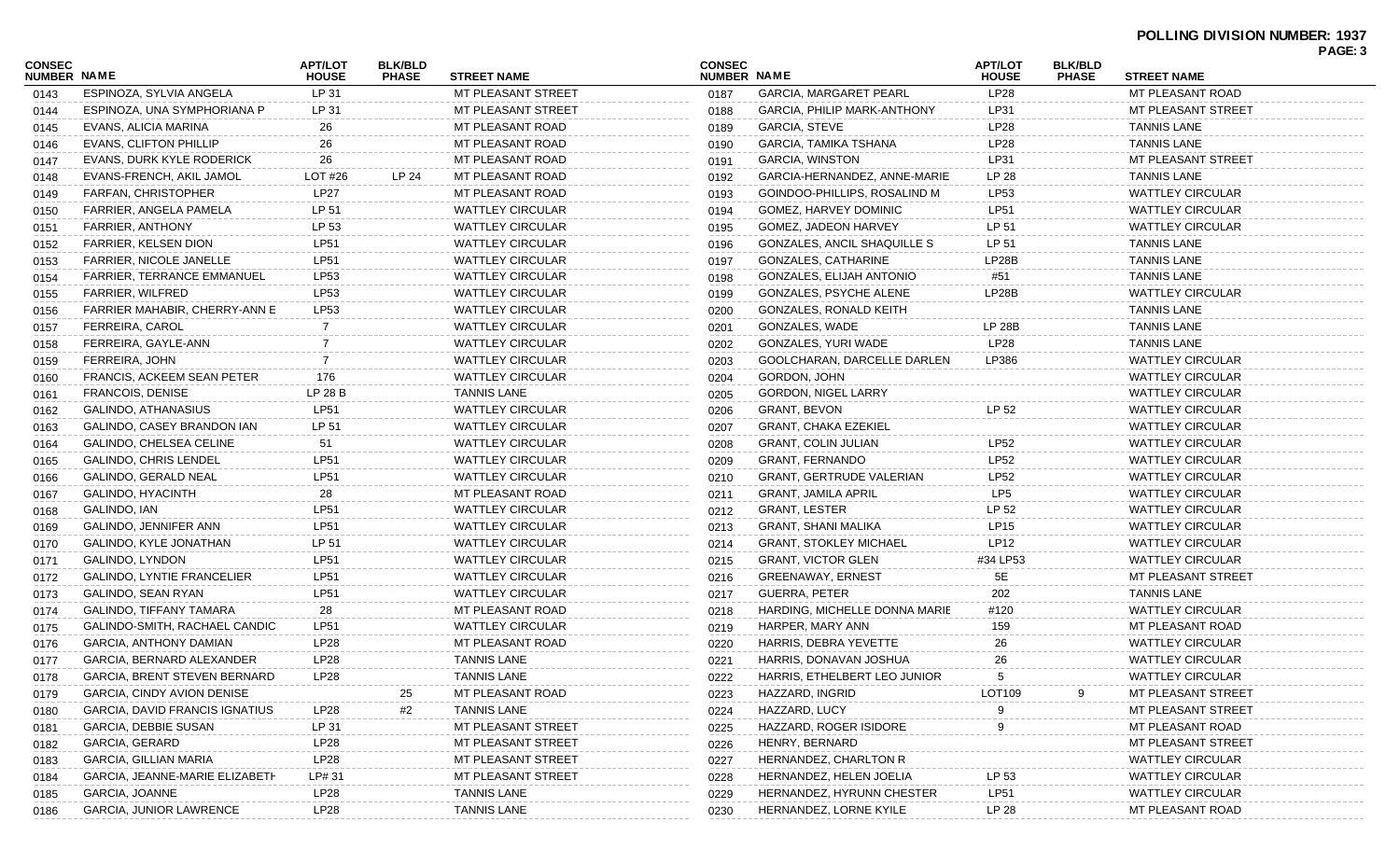| <b>CONSEC</b><br>NUMBER NAME |                              | <b>APT/LOT</b><br><b>HOUSE</b> | <b>BLK/BLD</b><br><b>PHASE</b> | <b>STREET NAME</b>      | <b>CONSEC</b><br>NUMBER NAME |                                | <b>APT/LOT</b><br><b>HOUSE</b> | <b>BLK/BLD</b><br><b>PHASE</b> | <b>STREET NAME</b>          | PAGE: 4 |
|------------------------------|------------------------------|--------------------------------|--------------------------------|-------------------------|------------------------------|--------------------------------|--------------------------------|--------------------------------|-----------------------------|---------|
| 0231                         | HOLDER, ALEISHA FAYOLA       | LP13                           |                                | <b>WATTLEY CIRCULAR</b> | 0275                         | LEWIS, TEVIN KRISTON KYLE      | #386 LP3                       |                                | <b>WATTLEY CIRCULAR</b>     |         |
| 0232                         | HOLDER, ANDERSON RYAN        | LP12                           |                                | <b>WATTLEY CIRCULAR</b> | 0276                         | LEZAMA, ANNETTE                | 26                             |                                | MT PLEASANT ROAD            |         |
| 0233                         | HOLDER, AUSTIN LINCOLN       |                                |                                | WATTLEY CIRCULAR        | 0277                         | LIVERPOOL, ALISHA CINDY        | LP <sub>2</sub>                |                                | <b>WATTLEY CIRCULAR</b>     |         |
| 0234                         | HOLDER. THINELLE LATISCHA    | LP 52                          |                                | WATTLEY CIRCULAR        | 0278                         | LIVERPOOL, ANDERSON JASON      | 180                            |                                | <b>WATTLEY CIRCULAR</b>     |         |
| 0235                         | HOLDER, THINOLLYA LAQUISHA   | <b>LP52</b>                    |                                | <b>WATTLEY CIRCULAR</b> | 0279                         | LIVERPOOL, THERESA EVERIST     | 180                            |                                | <b>WATTLEY CIRCULAR</b>     |         |
| 0236                         | <b>HYPOLITE, ROSALIE</b>     | 6                              |                                | <b>WATTLEY CIRCULAR</b> | 0280                         | LLANOS, CRYSTAL MARISA         |                                | 3                              | <b>TORRECILLA STREET</b>    |         |
| 0237                         | INDARSINGH, SIMONE LEEANDRA  | $\overline{2}$                 |                                | MT PLEASANT STREET      | 0281                         | LLANOS, DENISE                 | 3                              |                                | <b>TORRECILLA COOK ROAD</b> |         |
| 0238                         | <b>ISAAC, AKIL JIBRI</b>     | LP28                           |                                | <b>TANNIS LANE</b>      | 0282                         | LLANOS, JENNIFER ROSEMIN       | LP <sub>3</sub>                |                                | MT PLEASANT ROAD            |         |
| 0239                         | ISAAC, CARMEN                | LP53                           |                                | <b>TANNIS LANE</b>      | 0283                         | LLANOS, VALENTINE              |                                |                                | <b>TORRECILLA STREET</b>    |         |
| 0240                         | <b>ISAAC, CUTHBERT</b>       | LP 53                          |                                | <b>TANNIS LANE</b>      | 0284                         | LLANOS, VALERIE VERONICA       | #3                             |                                | <b>TORRECILLA STREET</b>    |         |
| 0241                         | ISAAC, DAVE BERTRAND         | LP28                           |                                | <b>TANNIS LANE</b>      | 0285                         | LOPEZ, AKEEM JULIEN JOHN       |                                | 53                             | <b>TANNIS LANE</b>          |         |
| 0242                         | ISAAC, JADE NICHOLAS         | LP28                           |                                | <b>TANNIS LANE</b>      | 0286                         | LOPEZ, ANGELO RICARDO          |                                |                                | <b>TANNIS LANE</b>          |         |
| 0243                         | <b>ISAAC, NICOLE HELEN</b>   | LP28                           |                                | <b>TANNIS LANE</b>      | 0287                         | LOPEZ, ANNETTE PHILIPPA        | <b>LP28</b>                    |                                | <b>TANNIS LANE</b>          |         |
| 0244                         | <b>ISAAC, TERRANCE</b>       | LP 28                          |                                | <b>TANNIS LANE</b>      | 0288                         | LOPEZ, ANTHONY                 |                                |                                | <b>TANNIS LANE</b>          |         |
| 0245                         | ISAAC-COWAN, JOAN CYNTHIA    | LP 28                          |                                | <b>TANNIS LANE</b>      | 0289                         | LOPEZ, BASEILIO                | <b>LP28</b>                    |                                | <b>TANNIS LANE</b>          |         |
| 0246                         | JAMES, ALLAN VERANT          |                                |                                | <b>WATTLEY CIRCULAR</b> | 0290                         | LOPEZ, BRANDON ANTHONY         | LP 54                          |                                | <b>TANNIS LANE</b>          |         |
|                              | JAMES, EDMUND                |                                |                                | <b>WATTLEY CIRCULAR</b> | 0291                         | LOPEZ, BYRON VINCENT           | <b>LP28</b>                    |                                | <b>TANNIS LANE</b>          |         |
| 0247                         | JAMES, WINNIFRED             | 181                            |                                | <b>WATTLEY CIRCULAR</b> | 0292                         | LOPEZ, CARLOS VALENTINO        | LP22                           |                                | <b>WATTLEY CIRCULAR</b>     |         |
| 0248                         | <b>JEREMIAH, ERICSON</b>     | <b>LP28</b>                    |                                | <b>TANNIS LANE</b>      | 0293                         | LOPEZ, DILLION CHRISTOPHER     | 28                             |                                | <b>TANNIS LANE</b>          |         |
| 0249                         | JEREMIAH, NATASHA NICOLE     | LP 58                          |                                | <b>TANNIS LANE</b>      |                              | LOPEZ, FRANCISCA               | #6                             | LP19                           | <b>MT PLEASANT ROAD</b>     |         |
| 0250                         | JEREMIAH, NIGEL MARK         | LP28                           |                                | <b>TANNIS LANE</b>      | 0294                         | LOPEZ, JENSEN ASHTAR SANANDA   |                                |                                | <b>TANNIS LANE</b>          |         |
| 0251                         | JOHN, JASON MC DONALD        | 5F                             |                                | MT PLEASANT ROAD        | 0295                         | LOPEZ. JOSEPH HUMPHREY         | 20<br>#28                      |                                | <b>TANNIS LANE</b>          |         |
| 0252                         |                              |                                |                                |                         | 0296                         |                                |                                |                                |                             |         |
| 0253                         | JOHNSON, LEAH AQUILA         |                                |                                | <b>TANNIS LANE</b>      | 0297                         | LOPEZ, JOSHUA ALEXANDER        | 28                             |                                | <b>TANNIS LANE</b>          |         |
| 0254                         | JOKHAN, FYZE                 | LP28                           |                                | <b>TANNIS LANE</b>      | 0298                         | LOPEZ, KURT MARK               | <b>LP28</b>                    |                                | <b>TANNIS LANE</b>          |         |
| 0255                         | JOKHAN, RYAN FARLEY JOSEPH   | <b>LP28</b>                    |                                | <b>TANNIS LANE</b>      | 0299                         | LOPEZ, LESLIE LEO              | <b>LP28</b>                    |                                | <b>TANNIS LANE</b>          |         |
| 0256                         | JOKHAN-MASSY, CINDY KAREN    | LP28                           |                                | <b>TANNIS LANE</b>      | 0300                         | LOPEZ, MARIA LOUANN            | <b>LP28</b>                    |                                | <b>TANNIS LANE</b>          |         |
| 0257                         | JONES, RENIE RICARDO         | LP36                           |                                | <b>TANNIS LANE</b>      | 0301                         | LOPEZ, MARY                    | 6                              |                                | MT PLEASANT ROAD            |         |
| 0258                         | JONES, RITA AMESHA           | 36                             |                                | <b>TANNIS LANE</b>      | 0302                         | LOPEZ, MARY                    | 190A                           |                                | <b>WATTLEY CIRCULAR</b>     |         |
| 0259                         | JONES-JOHN, JANELLE SAMANTHA | 53                             |                                | MT PLEASANT STREET      | 0303                         | LOPEZ, OLIVIA LA TOYA          | LP 27                          |                                | <b>TANNIS LANE</b>          |         |
| 0260                         | JOSEPH, EMMANUEL             |                                |                                | <b>TANNIS LANE</b>      | 0304                         | LOPEZ, PATSY HEMRAGEE          | <b>LP28</b>                    |                                | <b>TANNIS LANE</b>          |         |
| 0261                         | JOSEPH, JOHN                 | LP 53                          |                                | <b>WATTLEY CIRCULAR</b> | 0305                         | LOPEZ, ROLAND                  | LP36                           |                                | <b>TANNIS LANE</b>          |         |
| 0262                         | JUGERNAUTH, YAESHANG         |                                |                                | <b>TANNIS LANE</b>      | 0306                         | LOPEZ, ROSE-MARY               | 28                             |                                | <b>TANNIS LANE</b>          |         |
| 0263                         | KHAN, ALLISON CRYSTAL        | LP 28                          |                                | <b>TANNIS LANE</b>      | 0307                         | LOPEZ, SHERLAND PRESTON        | LP 28                          |                                | <b>TANNIS LANE</b>          |         |
| 0264                         | LA ROSA, RAMESH              | LP180                          |                                | <b>WATTLEY CIRCULAR</b> | 0308                         | LOPEZ, SHILISHA SHIRLYN CRYSTA | 28                             |                                | <b>TANNIS LANE</b>          |         |
| 0265                         | LA ROSA-LUTCHMAN, MONALISA   | LP 180                         |                                | <b>WATTLEY CIRCULAR</b> | 0309                         | LOPEZ, STEPHEN MARCUS          | <b>LP27</b>                    |                                | <b>TANNIS LANE</b>          |         |
| 0266                         | LAKHAN-JAMES, TRICIA VIDYA   | 4                              |                                | <b>WATTLEY CIRCULAR</b> | 0310                         | LOPEZ-CARRINGTON, KEDISHA ANN  | LP 53                          |                                | <b>TANNIS LANE</b>          |         |
| 0267                         | LARA, ARIANNE ARDELLE        | 54                             |                                | <b>WATTLEY CIRCULAR</b> | 0311                         | LOPEZ-JOKHAN, MERLE            | <b>LP28</b>                    |                                | <b>TANNIS LANE</b>          |         |
| 0268                         | LARA, ELAN MAURICE           | $125$                          |                                | <b>WATTLEY CIRCULAR</b> | 0312                         | LOPEZ-ROSALES, GEORGIANA       | <b>LP28</b>                    |                                | <b>TANNIS LANE</b>          |         |
| 0269                         | LARA, MARCUS DOMINIC         |                                |                                | <b>WATTLEY CIRCULAR</b> | 0313                         | LOPEZ-SOLOZANO, ANN MARIE S    | LP 28                          |                                | <b>TANNIS LANE</b>          |         |
| 0270                         | LARA-AGARD, JEANELLE SHANNON | <b>LP54</b>                    |                                | <b>WATTLEY CIRCULAR</b> | 0314                         | LOPEZ-WILLIAMS, IRENE          | LP07                           |                                | <b>TANNIS LANE</b>          |         |
| 0271                         | LE BLANC, IDA MATTHIASE C    | LP53                           |                                | <b>WATTLEY CIRCULAR</b> | 0315                         | LOPEZ-WILLIAMS, VICTORIA AMRIL |                                |                                | <b>TANNIS LANE</b>          |         |
| 0272                         | LEE QUAY, TRISHA KAMARIA     | 51                             |                                | WATTLEY CIRCULAR        | 0316                         | LOUBON, SHERVON KISSA          | <b>LP28</b>                    |                                | <b>TANNIS LANE</b>          |         |
| 0273                         | LENDORE, DEON CHRISTOPHER    | LP 53                          |                                | <b>TANNIS LANE</b>      | 0317                         | LOUBON, URSULA                 | <b>LP28</b>                    |                                | <b>TANNIS LANE</b>          |         |
| 0274                         | LEWIS, LISLE BERESFORD       | 386                            |                                | <b>WATTLEY CIRCULAR</b> | 0318                         | LOUBON-MC MILLAN, SHARON       | LP28                           |                                | <b>TANNIS LANE</b>          |         |
|                              |                              |                                |                                |                         |                              |                                |                                |                                |                             |         |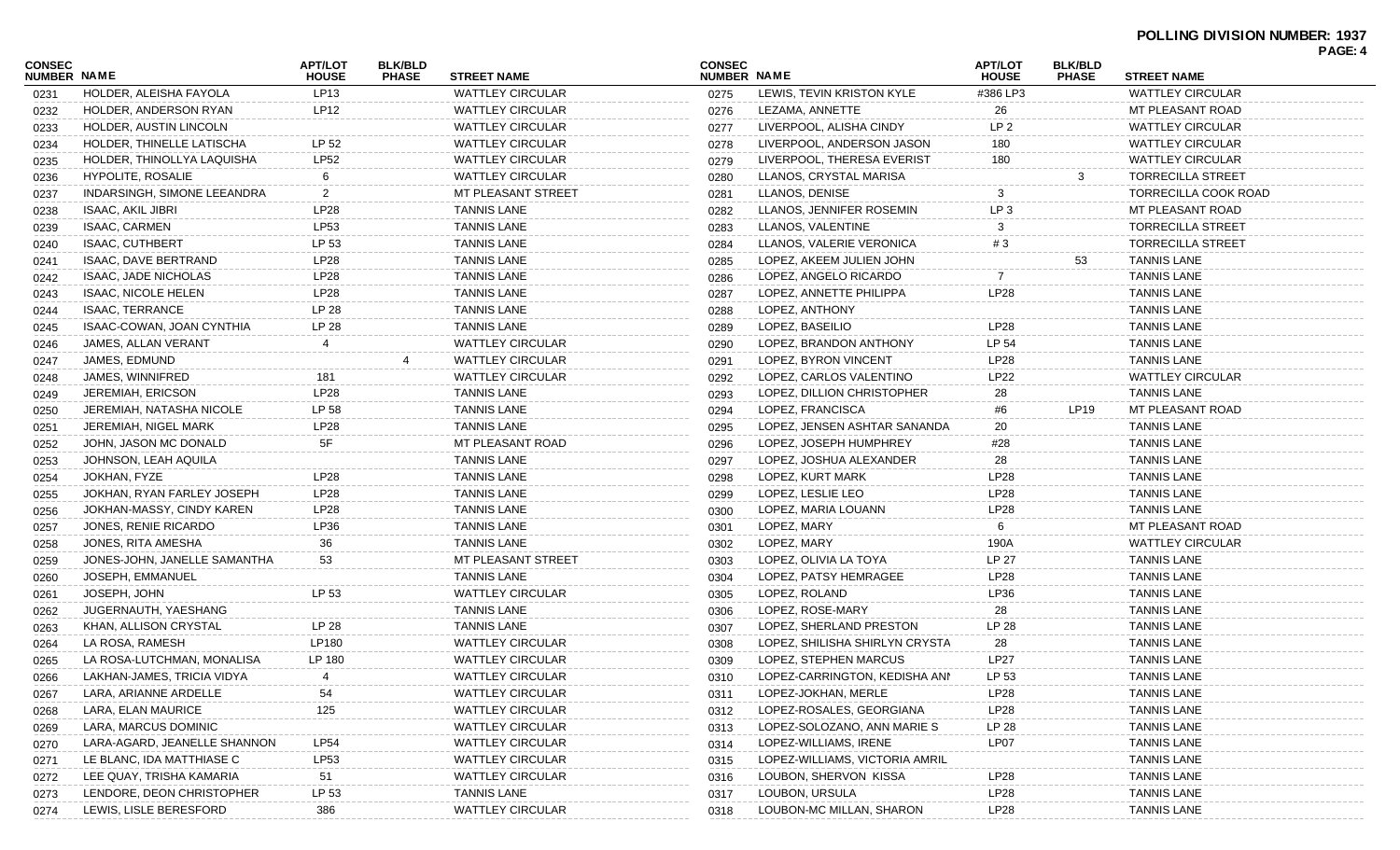| NUMBER NAME<br>NUMBER NAME<br><b>PHASE</b><br><b>STREET NAME</b><br><b>STREET NAME</b><br><b>HOUSE</b><br><b>PHASE</b><br><b>HOUSE</b><br>LP 39<br>LOUIS, BRITNEY LAUREN<br>LP28<br><b>TANNIS LANE</b><br>MEDINA, CHRISTIAN MARK P<br>MT PLEASANT ROAD<br>0363<br>0319<br><b>TANNIS LANE</b><br>LOVELL, POTRINA ISABELLA<br>MEDINA, CHRISTIANA JACIANTA A<br>LP39<br>MT PLEASANT STREET<br>0364<br>0320<br><b>WATTLEY CIRCULAR</b><br>LP39<br>LYNCH-MEDINA, CAROL<br>MEDINA, DARRYL SHELDON DALE<br>MT PLEASANT ROAD<br>#11<br>0365<br>0321<br><b>LP28</b><br><b>TANNIS LANE</b><br>LP13<br>MALCHAN, JOSETTE GISELLE<br>MEDINA, DERYCK PHILLIP<br><b>WATTLEY CIRCULAR</b><br>0366<br>0322<br>LP 20<br><b>WATTLEY CIRCULAR</b><br>LP39<br>MANSANO, VICTOR KIRK S<br>MEDINA, DIANE GLENDA<br>MT PLEASANT STREET<br>0367<br>0323<br>LP 32<br>MEDINA, GARTH<br><b>LP52</b><br>MANSINGH, RHONDA KUMARIE<br>MT PLEASANT ROAD<br><b>WATTLEY CIRCULAR</b><br>0368<br>0324<br>LP 28<br><b>MEDINA, HERBERT</b><br>LP6<br>MARTIN-LOPEZ, CHERINA MARINA<br><b>TANNIS LANE</b><br><b>WATTLEY CIRCULAR</b><br>0369<br>0325<br>LP 54<br><b>TANNIS LANE</b><br>MEDINA, IRENE<br>LP11<br>MARTINEAUX, CHRISTOPHER JOHN<br>LOT 200<br><b>WATTLEY CIRCULAR</b><br>0370<br>0326<br><b>WATTLEY CIRCULAR</b><br>MEDINA, JEREMY CHRISTOPHER<br>LP39<br>MT PLEASANT ROAD<br>MARTINEAUX, JASON GIDEON MOS<br>386<br>0371<br>0327<br>LP 54 E<br><b>TANNIS LANE</b><br>MARTINEAUX, JOHN WITCLIFF<br># 22<br>MEDINA, KIZZY AMY<br><b>WATTLEY CIRCULAR</b><br>0372<br>0328<br><b>WATTLEY CIRCULAR</b><br>MEDINA, LISA MARCIA SHARLEEN<br>LP39<br>MARTINEAUX, PETRINA ALICIA<br>386<br>MT PLEASANT STREET<br>0373<br>0329<br><b>TANNIS LANE</b><br>MEDINA, SERGIO AL JAFA<br>MARTINEAUX, SHAWNELLE ARIELLE<br>#200<br><b>WATTLEY CIRCULAR</b><br>0374<br>8<br>0330<br><b>LP28</b><br><b>TANNIS LANE</b><br>LP 39<br>MT PLEASANT ROAD<br>MARTINEZ, JOHN<br>MEDINA, TATIANA KRISTY R<br>0375<br>0331<br><b>WATTLEY CIRCULAR</b><br>LP 12<br>MARTINEZ, MARIA MARY<br>169<br>MEDINA, ZACHARY CAMILLUS<br><b>WATTLEY CIRCULAR</b><br>0376<br>0332<br><b>TANNIS LANE</b><br>MARTINEZ, PAUL NICACHE PETER<br>LP 28<br>MEDINA PATTERSON, JOANN MARY<br>LP39<br>MT PLEASANT STREET<br>0377<br>0333<br>LP 58<br><b>TANNIS LANE</b><br>LP <sub>5</sub><br>MARTINEZ, PROTUS RONALD P D<br>MEDINA-GRANT, LORETTA<br><b>WATTLEY CIRCULAR</b><br>0378<br>0334<br><b>LP28</b><br><b>TANNIS LANE</b><br>LP#4<br><b>TORRECILLA STREET</b><br>MARTINEZ, RAYMOND<br>MILLER, DANIELLE SOLANGE<br>0379<br>0335<br>LP28<br><b>TANNIS LANE</b><br>MILLER, THERESA<br>MARTINEZ-ISAAC, ROSALIND<br>TORRECILLA COOK ROAD<br>0380<br>0336<br><b>LP54</b><br><b>TANNIS LANE</b><br>MOHAMMED, DESIREE MARIA<br>LP28<br><b>TANNIS LANE</b><br>MASSY, KEITH NOEL<br>0381<br>0337<br><b>LP59</b><br>LP 54<br><b>TANNIS LANE</b><br>MOHAMMED, JOELY CONRAD<br><b>TANNIS LANE</b><br>MASSY, KOBIE JONATHAN<br>0382<br>0338<br>LP 28<br><b>TANNIS LANE</b><br>3/4MM LP34<br>MT PLEASANT ROAD<br>MASSY, KORY JOEL<br>MOHAMMED, MARCUS JUDD<br>0383<br>0339<br>5<br>MT PLEASANT ROAD<br>LP21<br>MATA RAMCHARAN, JOSE RAFAEL<br>MOHAMMED D'ABREO, SHANICE TIA<br>MT PLEASANT ROAD<br>0384<br>0340<br>LP9<br><b>TANNIS LANE</b><br>MATHLIN-JOKHAN, RHONDA AVIS<br>MORENO, ISIAH DWAYNE<br>#53<br><b>WATTLEY CIRCULAR</b><br>0385<br>0341<br>28<br><b>TANNIS LANE</b><br>LP 53<br>MC DAVID, AIME<br>MORENO, KEEGAN MEKEL<br><b>WATTLEY CIRCULAR</b><br>0386<br>0342<br>1LP 58<br><b>TANNIS LANE</b><br>MC DAVID, JOHN<br>MURPHY, CHARLEEN ASHLEY<br># 31<br><b>TANNIS LANE</b><br>0387<br>0343<br><b>TANNIS LANE</b><br>MC DAVID, KADEISHA ERICA<br>28<br>NELSON, ROBERT ALLISTER<br>LP #51<br><b>WATTLEY CIRCULAR</b><br>0388<br>0344<br><b>TANNIS LANE</b><br>NOREIGA, BRIAN MICHAEL<br>LP36<br>MT PLEASANT ROAD<br>MC DAVID, STEPHEN<br>LP <sub>18</sub><br>0389<br>0345<br><b>LP28</b><br><b>TANNIS LANE</b><br>NOREIGA, STEPHEN<br>36<br>MC KENZIE, DICTYCS<br>MT PLEASANT ROAD<br>0390<br>0346<br>35<br>LP36<br>MC KENZIE, HEBER<br>MT PLEASANT STREET<br>NOREIGA-CABRALIS, SANDRA J<br>MT PLEASANT ROAD<br>0391<br>0347<br>LP35<br>O'CONNOR, SINEAD CHRISTINA<br>MC KENZIE, LESTER ANGELUS<br>MT PLEASANT STREET<br><b>WATTLEY CIRCULAR</b><br>0392<br>#8<br>0348<br>LP28<br><b>TANNIS LANE</b><br>LPD <sub>28</sub><br><b>TANNIS LANE</b><br>MC KENZIE, WITTLEY SHEREEN<br>OLLIVIERE, ANGELINE<br>0393<br>0349<br>5F<br>MT PLEASANT ROAD<br>OLLIVIERIE MC LEOD, HELEN LEMO<br><b>TANNIS LANE</b><br>MC MEO-JOHN, JOURNEE ZALANA /<br>0394<br>0350<br>5F<br>MC MEO-JOSEPH, VANESSA ANNMA<br>MT PLEASANT ROAD<br>OSBORNE, AARON RIVALDO<br>LP51<br><b>WATTLEY CIRCULAR</b><br>0395<br>0351<br><b>LP28</b><br><b>TANNIS LANE</b><br>MT PLEASANT ROAD<br>MC MILLAN, AISHA CHERON<br>PACHECO, BARBARELLA<br>0396<br>5<br>0352<br>MC MILLAN, ALYSSA TONI<br>18<br><b>TANNIS LANE</b><br>PACHECO, CHAYANNE ISHA<br>MT PLEASANT ROAD<br>3<br>0353<br>0397<br>LP 36<br>PAUL, LUCY<br>LP 28<br>MC SWEEN, CAROL LENA<br>MT PLEASANT ROAD<br><b>TANNIS LANE</b><br>0398<br>0354<br>OPP LP 36<br>MT PLEASANT ROAD<br>PAUL, NAOMI RACHEL<br><b>TANNIS LANE</b><br>MC SWEEN, LEON ARNOLD LEVI<br>LOT 314<br>28<br>0399<br>0355<br><b>LP28</b><br>PAUL, STEPHEN ROGER<br><b>TANNIS LANE</b><br>MC SWEEN, LEVI ASHLEY<br>34<br>MT PLEASANT ROAD<br>0400<br>0356<br>LP 36<br>PAUL-BAKSH, MARTINA ROSALIE<br>LP28<br><b>TANNIS LANE</b><br>MC SWEEN, LYDIA LEANDRA<br>3/4 MM<br>MT PLEASANT ROAD<br>0401<br>0357<br>LP 39<br><b>TANNIS LANE</b><br>MEADE, KATERI ASIA<br>MT PLEASANT ROAD<br>PAUL-BROWN, LORNA HAZEL CHAR<br>LP <sub>28</sub><br>0402<br>0358<br>MEDFORD, ALFRED JIMMY<br># 28<br><b>TANNIS LANE</b><br>LP6<br>TORRECILLA STREET<br>PAUL-BROWN, SAGE MAKAYLA LEA<br>0403<br>0359<br><b>LP52</b><br><b>WATTLEY CIRCULAR</b><br>MEDFORD, DON GREGORY DARREL<br>5<br>TORRECILLA COOK ROAD<br>PELAGE, MELISSA NATASHA DIANA<br>0404<br>0360<br>PELAGE, PATRICK<br><b>LP52</b><br>MEDFORD, WAYNE CYPRIAN<br>-5<br>TORRECILLA COOK ROAD<br><b>WATTLEY CIRCULAR</b><br>0405<br>0361 |               |                  |                |                |                         |               |                              |                |                |                         | PAGE: 5 |
|-----------------------------------------------------------------------------------------------------------------------------------------------------------------------------------------------------------------------------------------------------------------------------------------------------------------------------------------------------------------------------------------------------------------------------------------------------------------------------------------------------------------------------------------------------------------------------------------------------------------------------------------------------------------------------------------------------------------------------------------------------------------------------------------------------------------------------------------------------------------------------------------------------------------------------------------------------------------------------------------------------------------------------------------------------------------------------------------------------------------------------------------------------------------------------------------------------------------------------------------------------------------------------------------------------------------------------------------------------------------------------------------------------------------------------------------------------------------------------------------------------------------------------------------------------------------------------------------------------------------------------------------------------------------------------------------------------------------------------------------------------------------------------------------------------------------------------------------------------------------------------------------------------------------------------------------------------------------------------------------------------------------------------------------------------------------------------------------------------------------------------------------------------------------------------------------------------------------------------------------------------------------------------------------------------------------------------------------------------------------------------------------------------------------------------------------------------------------------------------------------------------------------------------------------------------------------------------------------------------------------------------------------------------------------------------------------------------------------------------------------------------------------------------------------------------------------------------------------------------------------------------------------------------------------------------------------------------------------------------------------------------------------------------------------------------------------------------------------------------------------------------------------------------------------------------------------------------------------------------------------------------------------------------------------------------------------------------------------------------------------------------------------------------------------------------------------------------------------------------------------------------------------------------------------------------------------------------------------------------------------------------------------------------------------------------------------------------------------------------------------------------------------------------------------------------------------------------------------------------------------------------------------------------------------------------------------------------------------------------------------------------------------------------------------------------------------------------------------------------------------------------------------------------------------------------------------------------------------------------------------------------------------------------------------------------------------------------------------------------------------------------------------------------------------------------------------------------------------------------------------------------------------------------------------------------------------------------------------------------------------------------------------------------------------------------------------------------------------------------------------------------------------------------------------------------------------------------------------------------------------------------------------------------------------------------------------------------------------------------------------------------------------------------------------------------------------------------------------------------------------------------------------------------------------------------------------------------------------------------------------------------------------------------------------------------------------------------------------------------------------------------------------------------------------------------------------------------------------------------------------------------------------------------------------------------------------------------------------------------------------------------------------------------------------------------------------------------------------------------------------------------------------------------------------------------------------------------------------------------------------------------------------------------------------------------------------------------------------------------------------------------------------------------------------------------------------------------------------------------|---------------|------------------|----------------|----------------|-------------------------|---------------|------------------------------|----------------|----------------|-------------------------|---------|
|                                                                                                                                                                                                                                                                                                                                                                                                                                                                                                                                                                                                                                                                                                                                                                                                                                                                                                                                                                                                                                                                                                                                                                                                                                                                                                                                                                                                                                                                                                                                                                                                                                                                                                                                                                                                                                                                                                                                                                                                                                                                                                                                                                                                                                                                                                                                                                                                                                                                                                                                                                                                                                                                                                                                                                                                                                                                                                                                                                                                                                                                                                                                                                                                                                                                                                                                                                                                                                                                                                                                                                                                                                                                                                                                                                                                                                                                                                                                                                                                                                                                                                                                                                                                                                                                                                                                                                                                                                                                                                                                                                                                                                                                                                                                                                                                                                                                                                                                                                                                                                                                                                                                                                                                                                                                                                                                                                                                                                                                                                                                                                                                                                                                                                                                                                                                                                                                                                                                                                                                                                                                                                           | <b>CONSEC</b> |                  | <b>APT/LOT</b> | <b>BLK/BLD</b> |                         | <b>CONSEC</b> |                              | <b>APT/LOT</b> | <b>BLK/BLD</b> |                         |         |
|                                                                                                                                                                                                                                                                                                                                                                                                                                                                                                                                                                                                                                                                                                                                                                                                                                                                                                                                                                                                                                                                                                                                                                                                                                                                                                                                                                                                                                                                                                                                                                                                                                                                                                                                                                                                                                                                                                                                                                                                                                                                                                                                                                                                                                                                                                                                                                                                                                                                                                                                                                                                                                                                                                                                                                                                                                                                                                                                                                                                                                                                                                                                                                                                                                                                                                                                                                                                                                                                                                                                                                                                                                                                                                                                                                                                                                                                                                                                                                                                                                                                                                                                                                                                                                                                                                                                                                                                                                                                                                                                                                                                                                                                                                                                                                                                                                                                                                                                                                                                                                                                                                                                                                                                                                                                                                                                                                                                                                                                                                                                                                                                                                                                                                                                                                                                                                                                                                                                                                                                                                                                                                           |               |                  |                |                |                         |               |                              |                |                |                         |         |
|                                                                                                                                                                                                                                                                                                                                                                                                                                                                                                                                                                                                                                                                                                                                                                                                                                                                                                                                                                                                                                                                                                                                                                                                                                                                                                                                                                                                                                                                                                                                                                                                                                                                                                                                                                                                                                                                                                                                                                                                                                                                                                                                                                                                                                                                                                                                                                                                                                                                                                                                                                                                                                                                                                                                                                                                                                                                                                                                                                                                                                                                                                                                                                                                                                                                                                                                                                                                                                                                                                                                                                                                                                                                                                                                                                                                                                                                                                                                                                                                                                                                                                                                                                                                                                                                                                                                                                                                                                                                                                                                                                                                                                                                                                                                                                                                                                                                                                                                                                                                                                                                                                                                                                                                                                                                                                                                                                                                                                                                                                                                                                                                                                                                                                                                                                                                                                                                                                                                                                                                                                                                                                           |               |                  |                |                |                         |               |                              |                |                |                         |         |
|                                                                                                                                                                                                                                                                                                                                                                                                                                                                                                                                                                                                                                                                                                                                                                                                                                                                                                                                                                                                                                                                                                                                                                                                                                                                                                                                                                                                                                                                                                                                                                                                                                                                                                                                                                                                                                                                                                                                                                                                                                                                                                                                                                                                                                                                                                                                                                                                                                                                                                                                                                                                                                                                                                                                                                                                                                                                                                                                                                                                                                                                                                                                                                                                                                                                                                                                                                                                                                                                                                                                                                                                                                                                                                                                                                                                                                                                                                                                                                                                                                                                                                                                                                                                                                                                                                                                                                                                                                                                                                                                                                                                                                                                                                                                                                                                                                                                                                                                                                                                                                                                                                                                                                                                                                                                                                                                                                                                                                                                                                                                                                                                                                                                                                                                                                                                                                                                                                                                                                                                                                                                                                           |               |                  |                |                |                         |               |                              |                |                |                         |         |
|                                                                                                                                                                                                                                                                                                                                                                                                                                                                                                                                                                                                                                                                                                                                                                                                                                                                                                                                                                                                                                                                                                                                                                                                                                                                                                                                                                                                                                                                                                                                                                                                                                                                                                                                                                                                                                                                                                                                                                                                                                                                                                                                                                                                                                                                                                                                                                                                                                                                                                                                                                                                                                                                                                                                                                                                                                                                                                                                                                                                                                                                                                                                                                                                                                                                                                                                                                                                                                                                                                                                                                                                                                                                                                                                                                                                                                                                                                                                                                                                                                                                                                                                                                                                                                                                                                                                                                                                                                                                                                                                                                                                                                                                                                                                                                                                                                                                                                                                                                                                                                                                                                                                                                                                                                                                                                                                                                                                                                                                                                                                                                                                                                                                                                                                                                                                                                                                                                                                                                                                                                                                                                           |               |                  |                |                |                         |               |                              |                |                |                         |         |
|                                                                                                                                                                                                                                                                                                                                                                                                                                                                                                                                                                                                                                                                                                                                                                                                                                                                                                                                                                                                                                                                                                                                                                                                                                                                                                                                                                                                                                                                                                                                                                                                                                                                                                                                                                                                                                                                                                                                                                                                                                                                                                                                                                                                                                                                                                                                                                                                                                                                                                                                                                                                                                                                                                                                                                                                                                                                                                                                                                                                                                                                                                                                                                                                                                                                                                                                                                                                                                                                                                                                                                                                                                                                                                                                                                                                                                                                                                                                                                                                                                                                                                                                                                                                                                                                                                                                                                                                                                                                                                                                                                                                                                                                                                                                                                                                                                                                                                                                                                                                                                                                                                                                                                                                                                                                                                                                                                                                                                                                                                                                                                                                                                                                                                                                                                                                                                                                                                                                                                                                                                                                                                           |               |                  |                |                |                         |               |                              |                |                |                         |         |
|                                                                                                                                                                                                                                                                                                                                                                                                                                                                                                                                                                                                                                                                                                                                                                                                                                                                                                                                                                                                                                                                                                                                                                                                                                                                                                                                                                                                                                                                                                                                                                                                                                                                                                                                                                                                                                                                                                                                                                                                                                                                                                                                                                                                                                                                                                                                                                                                                                                                                                                                                                                                                                                                                                                                                                                                                                                                                                                                                                                                                                                                                                                                                                                                                                                                                                                                                                                                                                                                                                                                                                                                                                                                                                                                                                                                                                                                                                                                                                                                                                                                                                                                                                                                                                                                                                                                                                                                                                                                                                                                                                                                                                                                                                                                                                                                                                                                                                                                                                                                                                                                                                                                                                                                                                                                                                                                                                                                                                                                                                                                                                                                                                                                                                                                                                                                                                                                                                                                                                                                                                                                                                           |               |                  |                |                |                         |               |                              |                |                |                         |         |
|                                                                                                                                                                                                                                                                                                                                                                                                                                                                                                                                                                                                                                                                                                                                                                                                                                                                                                                                                                                                                                                                                                                                                                                                                                                                                                                                                                                                                                                                                                                                                                                                                                                                                                                                                                                                                                                                                                                                                                                                                                                                                                                                                                                                                                                                                                                                                                                                                                                                                                                                                                                                                                                                                                                                                                                                                                                                                                                                                                                                                                                                                                                                                                                                                                                                                                                                                                                                                                                                                                                                                                                                                                                                                                                                                                                                                                                                                                                                                                                                                                                                                                                                                                                                                                                                                                                                                                                                                                                                                                                                                                                                                                                                                                                                                                                                                                                                                                                                                                                                                                                                                                                                                                                                                                                                                                                                                                                                                                                                                                                                                                                                                                                                                                                                                                                                                                                                                                                                                                                                                                                                                                           |               |                  |                |                |                         |               |                              |                |                |                         |         |
|                                                                                                                                                                                                                                                                                                                                                                                                                                                                                                                                                                                                                                                                                                                                                                                                                                                                                                                                                                                                                                                                                                                                                                                                                                                                                                                                                                                                                                                                                                                                                                                                                                                                                                                                                                                                                                                                                                                                                                                                                                                                                                                                                                                                                                                                                                                                                                                                                                                                                                                                                                                                                                                                                                                                                                                                                                                                                                                                                                                                                                                                                                                                                                                                                                                                                                                                                                                                                                                                                                                                                                                                                                                                                                                                                                                                                                                                                                                                                                                                                                                                                                                                                                                                                                                                                                                                                                                                                                                                                                                                                                                                                                                                                                                                                                                                                                                                                                                                                                                                                                                                                                                                                                                                                                                                                                                                                                                                                                                                                                                                                                                                                                                                                                                                                                                                                                                                                                                                                                                                                                                                                                           |               |                  |                |                |                         |               |                              |                |                |                         |         |
|                                                                                                                                                                                                                                                                                                                                                                                                                                                                                                                                                                                                                                                                                                                                                                                                                                                                                                                                                                                                                                                                                                                                                                                                                                                                                                                                                                                                                                                                                                                                                                                                                                                                                                                                                                                                                                                                                                                                                                                                                                                                                                                                                                                                                                                                                                                                                                                                                                                                                                                                                                                                                                                                                                                                                                                                                                                                                                                                                                                                                                                                                                                                                                                                                                                                                                                                                                                                                                                                                                                                                                                                                                                                                                                                                                                                                                                                                                                                                                                                                                                                                                                                                                                                                                                                                                                                                                                                                                                                                                                                                                                                                                                                                                                                                                                                                                                                                                                                                                                                                                                                                                                                                                                                                                                                                                                                                                                                                                                                                                                                                                                                                                                                                                                                                                                                                                                                                                                                                                                                                                                                                                           |               |                  |                |                |                         |               |                              |                |                |                         |         |
|                                                                                                                                                                                                                                                                                                                                                                                                                                                                                                                                                                                                                                                                                                                                                                                                                                                                                                                                                                                                                                                                                                                                                                                                                                                                                                                                                                                                                                                                                                                                                                                                                                                                                                                                                                                                                                                                                                                                                                                                                                                                                                                                                                                                                                                                                                                                                                                                                                                                                                                                                                                                                                                                                                                                                                                                                                                                                                                                                                                                                                                                                                                                                                                                                                                                                                                                                                                                                                                                                                                                                                                                                                                                                                                                                                                                                                                                                                                                                                                                                                                                                                                                                                                                                                                                                                                                                                                                                                                                                                                                                                                                                                                                                                                                                                                                                                                                                                                                                                                                                                                                                                                                                                                                                                                                                                                                                                                                                                                                                                                                                                                                                                                                                                                                                                                                                                                                                                                                                                                                                                                                                                           |               |                  |                |                |                         |               |                              |                |                |                         |         |
|                                                                                                                                                                                                                                                                                                                                                                                                                                                                                                                                                                                                                                                                                                                                                                                                                                                                                                                                                                                                                                                                                                                                                                                                                                                                                                                                                                                                                                                                                                                                                                                                                                                                                                                                                                                                                                                                                                                                                                                                                                                                                                                                                                                                                                                                                                                                                                                                                                                                                                                                                                                                                                                                                                                                                                                                                                                                                                                                                                                                                                                                                                                                                                                                                                                                                                                                                                                                                                                                                                                                                                                                                                                                                                                                                                                                                                                                                                                                                                                                                                                                                                                                                                                                                                                                                                                                                                                                                                                                                                                                                                                                                                                                                                                                                                                                                                                                                                                                                                                                                                                                                                                                                                                                                                                                                                                                                                                                                                                                                                                                                                                                                                                                                                                                                                                                                                                                                                                                                                                                                                                                                                           |               |                  |                |                |                         |               |                              |                |                |                         |         |
|                                                                                                                                                                                                                                                                                                                                                                                                                                                                                                                                                                                                                                                                                                                                                                                                                                                                                                                                                                                                                                                                                                                                                                                                                                                                                                                                                                                                                                                                                                                                                                                                                                                                                                                                                                                                                                                                                                                                                                                                                                                                                                                                                                                                                                                                                                                                                                                                                                                                                                                                                                                                                                                                                                                                                                                                                                                                                                                                                                                                                                                                                                                                                                                                                                                                                                                                                                                                                                                                                                                                                                                                                                                                                                                                                                                                                                                                                                                                                                                                                                                                                                                                                                                                                                                                                                                                                                                                                                                                                                                                                                                                                                                                                                                                                                                                                                                                                                                                                                                                                                                                                                                                                                                                                                                                                                                                                                                                                                                                                                                                                                                                                                                                                                                                                                                                                                                                                                                                                                                                                                                                                                           |               |                  |                |                |                         |               |                              |                |                |                         |         |
|                                                                                                                                                                                                                                                                                                                                                                                                                                                                                                                                                                                                                                                                                                                                                                                                                                                                                                                                                                                                                                                                                                                                                                                                                                                                                                                                                                                                                                                                                                                                                                                                                                                                                                                                                                                                                                                                                                                                                                                                                                                                                                                                                                                                                                                                                                                                                                                                                                                                                                                                                                                                                                                                                                                                                                                                                                                                                                                                                                                                                                                                                                                                                                                                                                                                                                                                                                                                                                                                                                                                                                                                                                                                                                                                                                                                                                                                                                                                                                                                                                                                                                                                                                                                                                                                                                                                                                                                                                                                                                                                                                                                                                                                                                                                                                                                                                                                                                                                                                                                                                                                                                                                                                                                                                                                                                                                                                                                                                                                                                                                                                                                                                                                                                                                                                                                                                                                                                                                                                                                                                                                                                           |               |                  |                |                |                         |               |                              |                |                |                         |         |
|                                                                                                                                                                                                                                                                                                                                                                                                                                                                                                                                                                                                                                                                                                                                                                                                                                                                                                                                                                                                                                                                                                                                                                                                                                                                                                                                                                                                                                                                                                                                                                                                                                                                                                                                                                                                                                                                                                                                                                                                                                                                                                                                                                                                                                                                                                                                                                                                                                                                                                                                                                                                                                                                                                                                                                                                                                                                                                                                                                                                                                                                                                                                                                                                                                                                                                                                                                                                                                                                                                                                                                                                                                                                                                                                                                                                                                                                                                                                                                                                                                                                                                                                                                                                                                                                                                                                                                                                                                                                                                                                                                                                                                                                                                                                                                                                                                                                                                                                                                                                                                                                                                                                                                                                                                                                                                                                                                                                                                                                                                                                                                                                                                                                                                                                                                                                                                                                                                                                                                                                                                                                                                           |               |                  |                |                |                         |               |                              |                |                |                         |         |
|                                                                                                                                                                                                                                                                                                                                                                                                                                                                                                                                                                                                                                                                                                                                                                                                                                                                                                                                                                                                                                                                                                                                                                                                                                                                                                                                                                                                                                                                                                                                                                                                                                                                                                                                                                                                                                                                                                                                                                                                                                                                                                                                                                                                                                                                                                                                                                                                                                                                                                                                                                                                                                                                                                                                                                                                                                                                                                                                                                                                                                                                                                                                                                                                                                                                                                                                                                                                                                                                                                                                                                                                                                                                                                                                                                                                                                                                                                                                                                                                                                                                                                                                                                                                                                                                                                                                                                                                                                                                                                                                                                                                                                                                                                                                                                                                                                                                                                                                                                                                                                                                                                                                                                                                                                                                                                                                                                                                                                                                                                                                                                                                                                                                                                                                                                                                                                                                                                                                                                                                                                                                                                           |               |                  |                |                |                         |               |                              |                |                |                         |         |
|                                                                                                                                                                                                                                                                                                                                                                                                                                                                                                                                                                                                                                                                                                                                                                                                                                                                                                                                                                                                                                                                                                                                                                                                                                                                                                                                                                                                                                                                                                                                                                                                                                                                                                                                                                                                                                                                                                                                                                                                                                                                                                                                                                                                                                                                                                                                                                                                                                                                                                                                                                                                                                                                                                                                                                                                                                                                                                                                                                                                                                                                                                                                                                                                                                                                                                                                                                                                                                                                                                                                                                                                                                                                                                                                                                                                                                                                                                                                                                                                                                                                                                                                                                                                                                                                                                                                                                                                                                                                                                                                                                                                                                                                                                                                                                                                                                                                                                                                                                                                                                                                                                                                                                                                                                                                                                                                                                                                                                                                                                                                                                                                                                                                                                                                                                                                                                                                                                                                                                                                                                                                                                           |               |                  |                |                |                         |               |                              |                |                |                         |         |
|                                                                                                                                                                                                                                                                                                                                                                                                                                                                                                                                                                                                                                                                                                                                                                                                                                                                                                                                                                                                                                                                                                                                                                                                                                                                                                                                                                                                                                                                                                                                                                                                                                                                                                                                                                                                                                                                                                                                                                                                                                                                                                                                                                                                                                                                                                                                                                                                                                                                                                                                                                                                                                                                                                                                                                                                                                                                                                                                                                                                                                                                                                                                                                                                                                                                                                                                                                                                                                                                                                                                                                                                                                                                                                                                                                                                                                                                                                                                                                                                                                                                                                                                                                                                                                                                                                                                                                                                                                                                                                                                                                                                                                                                                                                                                                                                                                                                                                                                                                                                                                                                                                                                                                                                                                                                                                                                                                                                                                                                                                                                                                                                                                                                                                                                                                                                                                                                                                                                                                                                                                                                                                           |               |                  |                |                |                         |               |                              |                |                |                         |         |
|                                                                                                                                                                                                                                                                                                                                                                                                                                                                                                                                                                                                                                                                                                                                                                                                                                                                                                                                                                                                                                                                                                                                                                                                                                                                                                                                                                                                                                                                                                                                                                                                                                                                                                                                                                                                                                                                                                                                                                                                                                                                                                                                                                                                                                                                                                                                                                                                                                                                                                                                                                                                                                                                                                                                                                                                                                                                                                                                                                                                                                                                                                                                                                                                                                                                                                                                                                                                                                                                                                                                                                                                                                                                                                                                                                                                                                                                                                                                                                                                                                                                                                                                                                                                                                                                                                                                                                                                                                                                                                                                                                                                                                                                                                                                                                                                                                                                                                                                                                                                                                                                                                                                                                                                                                                                                                                                                                                                                                                                                                                                                                                                                                                                                                                                                                                                                                                                                                                                                                                                                                                                                                           |               |                  |                |                |                         |               |                              |                |                |                         |         |
|                                                                                                                                                                                                                                                                                                                                                                                                                                                                                                                                                                                                                                                                                                                                                                                                                                                                                                                                                                                                                                                                                                                                                                                                                                                                                                                                                                                                                                                                                                                                                                                                                                                                                                                                                                                                                                                                                                                                                                                                                                                                                                                                                                                                                                                                                                                                                                                                                                                                                                                                                                                                                                                                                                                                                                                                                                                                                                                                                                                                                                                                                                                                                                                                                                                                                                                                                                                                                                                                                                                                                                                                                                                                                                                                                                                                                                                                                                                                                                                                                                                                                                                                                                                                                                                                                                                                                                                                                                                                                                                                                                                                                                                                                                                                                                                                                                                                                                                                                                                                                                                                                                                                                                                                                                                                                                                                                                                                                                                                                                                                                                                                                                                                                                                                                                                                                                                                                                                                                                                                                                                                                                           |               |                  |                |                |                         |               |                              |                |                |                         |         |
|                                                                                                                                                                                                                                                                                                                                                                                                                                                                                                                                                                                                                                                                                                                                                                                                                                                                                                                                                                                                                                                                                                                                                                                                                                                                                                                                                                                                                                                                                                                                                                                                                                                                                                                                                                                                                                                                                                                                                                                                                                                                                                                                                                                                                                                                                                                                                                                                                                                                                                                                                                                                                                                                                                                                                                                                                                                                                                                                                                                                                                                                                                                                                                                                                                                                                                                                                                                                                                                                                                                                                                                                                                                                                                                                                                                                                                                                                                                                                                                                                                                                                                                                                                                                                                                                                                                                                                                                                                                                                                                                                                                                                                                                                                                                                                                                                                                                                                                                                                                                                                                                                                                                                                                                                                                                                                                                                                                                                                                                                                                                                                                                                                                                                                                                                                                                                                                                                                                                                                                                                                                                                                           |               |                  |                |                |                         |               |                              |                |                |                         |         |
|                                                                                                                                                                                                                                                                                                                                                                                                                                                                                                                                                                                                                                                                                                                                                                                                                                                                                                                                                                                                                                                                                                                                                                                                                                                                                                                                                                                                                                                                                                                                                                                                                                                                                                                                                                                                                                                                                                                                                                                                                                                                                                                                                                                                                                                                                                                                                                                                                                                                                                                                                                                                                                                                                                                                                                                                                                                                                                                                                                                                                                                                                                                                                                                                                                                                                                                                                                                                                                                                                                                                                                                                                                                                                                                                                                                                                                                                                                                                                                                                                                                                                                                                                                                                                                                                                                                                                                                                                                                                                                                                                                                                                                                                                                                                                                                                                                                                                                                                                                                                                                                                                                                                                                                                                                                                                                                                                                                                                                                                                                                                                                                                                                                                                                                                                                                                                                                                                                                                                                                                                                                                                                           |               |                  |                |                |                         |               |                              |                |                |                         |         |
|                                                                                                                                                                                                                                                                                                                                                                                                                                                                                                                                                                                                                                                                                                                                                                                                                                                                                                                                                                                                                                                                                                                                                                                                                                                                                                                                                                                                                                                                                                                                                                                                                                                                                                                                                                                                                                                                                                                                                                                                                                                                                                                                                                                                                                                                                                                                                                                                                                                                                                                                                                                                                                                                                                                                                                                                                                                                                                                                                                                                                                                                                                                                                                                                                                                                                                                                                                                                                                                                                                                                                                                                                                                                                                                                                                                                                                                                                                                                                                                                                                                                                                                                                                                                                                                                                                                                                                                                                                                                                                                                                                                                                                                                                                                                                                                                                                                                                                                                                                                                                                                                                                                                                                                                                                                                                                                                                                                                                                                                                                                                                                                                                                                                                                                                                                                                                                                                                                                                                                                                                                                                                                           |               |                  |                |                |                         |               |                              |                |                |                         |         |
|                                                                                                                                                                                                                                                                                                                                                                                                                                                                                                                                                                                                                                                                                                                                                                                                                                                                                                                                                                                                                                                                                                                                                                                                                                                                                                                                                                                                                                                                                                                                                                                                                                                                                                                                                                                                                                                                                                                                                                                                                                                                                                                                                                                                                                                                                                                                                                                                                                                                                                                                                                                                                                                                                                                                                                                                                                                                                                                                                                                                                                                                                                                                                                                                                                                                                                                                                                                                                                                                                                                                                                                                                                                                                                                                                                                                                                                                                                                                                                                                                                                                                                                                                                                                                                                                                                                                                                                                                                                                                                                                                                                                                                                                                                                                                                                                                                                                                                                                                                                                                                                                                                                                                                                                                                                                                                                                                                                                                                                                                                                                                                                                                                                                                                                                                                                                                                                                                                                                                                                                                                                                                                           |               |                  |                |                |                         |               |                              |                |                |                         |         |
|                                                                                                                                                                                                                                                                                                                                                                                                                                                                                                                                                                                                                                                                                                                                                                                                                                                                                                                                                                                                                                                                                                                                                                                                                                                                                                                                                                                                                                                                                                                                                                                                                                                                                                                                                                                                                                                                                                                                                                                                                                                                                                                                                                                                                                                                                                                                                                                                                                                                                                                                                                                                                                                                                                                                                                                                                                                                                                                                                                                                                                                                                                                                                                                                                                                                                                                                                                                                                                                                                                                                                                                                                                                                                                                                                                                                                                                                                                                                                                                                                                                                                                                                                                                                                                                                                                                                                                                                                                                                                                                                                                                                                                                                                                                                                                                                                                                                                                                                                                                                                                                                                                                                                                                                                                                                                                                                                                                                                                                                                                                                                                                                                                                                                                                                                                                                                                                                                                                                                                                                                                                                                                           |               |                  |                |                |                         |               |                              |                |                |                         |         |
|                                                                                                                                                                                                                                                                                                                                                                                                                                                                                                                                                                                                                                                                                                                                                                                                                                                                                                                                                                                                                                                                                                                                                                                                                                                                                                                                                                                                                                                                                                                                                                                                                                                                                                                                                                                                                                                                                                                                                                                                                                                                                                                                                                                                                                                                                                                                                                                                                                                                                                                                                                                                                                                                                                                                                                                                                                                                                                                                                                                                                                                                                                                                                                                                                                                                                                                                                                                                                                                                                                                                                                                                                                                                                                                                                                                                                                                                                                                                                                                                                                                                                                                                                                                                                                                                                                                                                                                                                                                                                                                                                                                                                                                                                                                                                                                                                                                                                                                                                                                                                                                                                                                                                                                                                                                                                                                                                                                                                                                                                                                                                                                                                                                                                                                                                                                                                                                                                                                                                                                                                                                                                                           |               |                  |                |                |                         |               |                              |                |                |                         |         |
|                                                                                                                                                                                                                                                                                                                                                                                                                                                                                                                                                                                                                                                                                                                                                                                                                                                                                                                                                                                                                                                                                                                                                                                                                                                                                                                                                                                                                                                                                                                                                                                                                                                                                                                                                                                                                                                                                                                                                                                                                                                                                                                                                                                                                                                                                                                                                                                                                                                                                                                                                                                                                                                                                                                                                                                                                                                                                                                                                                                                                                                                                                                                                                                                                                                                                                                                                                                                                                                                                                                                                                                                                                                                                                                                                                                                                                                                                                                                                                                                                                                                                                                                                                                                                                                                                                                                                                                                                                                                                                                                                                                                                                                                                                                                                                                                                                                                                                                                                                                                                                                                                                                                                                                                                                                                                                                                                                                                                                                                                                                                                                                                                                                                                                                                                                                                                                                                                                                                                                                                                                                                                                           |               |                  |                |                |                         |               |                              |                |                |                         |         |
|                                                                                                                                                                                                                                                                                                                                                                                                                                                                                                                                                                                                                                                                                                                                                                                                                                                                                                                                                                                                                                                                                                                                                                                                                                                                                                                                                                                                                                                                                                                                                                                                                                                                                                                                                                                                                                                                                                                                                                                                                                                                                                                                                                                                                                                                                                                                                                                                                                                                                                                                                                                                                                                                                                                                                                                                                                                                                                                                                                                                                                                                                                                                                                                                                                                                                                                                                                                                                                                                                                                                                                                                                                                                                                                                                                                                                                                                                                                                                                                                                                                                                                                                                                                                                                                                                                                                                                                                                                                                                                                                                                                                                                                                                                                                                                                                                                                                                                                                                                                                                                                                                                                                                                                                                                                                                                                                                                                                                                                                                                                                                                                                                                                                                                                                                                                                                                                                                                                                                                                                                                                                                                           |               |                  |                |                |                         |               |                              |                |                |                         |         |
|                                                                                                                                                                                                                                                                                                                                                                                                                                                                                                                                                                                                                                                                                                                                                                                                                                                                                                                                                                                                                                                                                                                                                                                                                                                                                                                                                                                                                                                                                                                                                                                                                                                                                                                                                                                                                                                                                                                                                                                                                                                                                                                                                                                                                                                                                                                                                                                                                                                                                                                                                                                                                                                                                                                                                                                                                                                                                                                                                                                                                                                                                                                                                                                                                                                                                                                                                                                                                                                                                                                                                                                                                                                                                                                                                                                                                                                                                                                                                                                                                                                                                                                                                                                                                                                                                                                                                                                                                                                                                                                                                                                                                                                                                                                                                                                                                                                                                                                                                                                                                                                                                                                                                                                                                                                                                                                                                                                                                                                                                                                                                                                                                                                                                                                                                                                                                                                                                                                                                                                                                                                                                                           |               |                  |                |                |                         |               |                              |                |                |                         |         |
|                                                                                                                                                                                                                                                                                                                                                                                                                                                                                                                                                                                                                                                                                                                                                                                                                                                                                                                                                                                                                                                                                                                                                                                                                                                                                                                                                                                                                                                                                                                                                                                                                                                                                                                                                                                                                                                                                                                                                                                                                                                                                                                                                                                                                                                                                                                                                                                                                                                                                                                                                                                                                                                                                                                                                                                                                                                                                                                                                                                                                                                                                                                                                                                                                                                                                                                                                                                                                                                                                                                                                                                                                                                                                                                                                                                                                                                                                                                                                                                                                                                                                                                                                                                                                                                                                                                                                                                                                                                                                                                                                                                                                                                                                                                                                                                                                                                                                                                                                                                                                                                                                                                                                                                                                                                                                                                                                                                                                                                                                                                                                                                                                                                                                                                                                                                                                                                                                                                                                                                                                                                                                                           |               |                  |                |                |                         |               |                              |                |                |                         |         |
|                                                                                                                                                                                                                                                                                                                                                                                                                                                                                                                                                                                                                                                                                                                                                                                                                                                                                                                                                                                                                                                                                                                                                                                                                                                                                                                                                                                                                                                                                                                                                                                                                                                                                                                                                                                                                                                                                                                                                                                                                                                                                                                                                                                                                                                                                                                                                                                                                                                                                                                                                                                                                                                                                                                                                                                                                                                                                                                                                                                                                                                                                                                                                                                                                                                                                                                                                                                                                                                                                                                                                                                                                                                                                                                                                                                                                                                                                                                                                                                                                                                                                                                                                                                                                                                                                                                                                                                                                                                                                                                                                                                                                                                                                                                                                                                                                                                                                                                                                                                                                                                                                                                                                                                                                                                                                                                                                                                                                                                                                                                                                                                                                                                                                                                                                                                                                                                                                                                                                                                                                                                                                                           |               |                  |                |                |                         |               |                              |                |                |                         |         |
|                                                                                                                                                                                                                                                                                                                                                                                                                                                                                                                                                                                                                                                                                                                                                                                                                                                                                                                                                                                                                                                                                                                                                                                                                                                                                                                                                                                                                                                                                                                                                                                                                                                                                                                                                                                                                                                                                                                                                                                                                                                                                                                                                                                                                                                                                                                                                                                                                                                                                                                                                                                                                                                                                                                                                                                                                                                                                                                                                                                                                                                                                                                                                                                                                                                                                                                                                                                                                                                                                                                                                                                                                                                                                                                                                                                                                                                                                                                                                                                                                                                                                                                                                                                                                                                                                                                                                                                                                                                                                                                                                                                                                                                                                                                                                                                                                                                                                                                                                                                                                                                                                                                                                                                                                                                                                                                                                                                                                                                                                                                                                                                                                                                                                                                                                                                                                                                                                                                                                                                                                                                                                                           |               |                  |                |                |                         |               |                              |                |                |                         |         |
|                                                                                                                                                                                                                                                                                                                                                                                                                                                                                                                                                                                                                                                                                                                                                                                                                                                                                                                                                                                                                                                                                                                                                                                                                                                                                                                                                                                                                                                                                                                                                                                                                                                                                                                                                                                                                                                                                                                                                                                                                                                                                                                                                                                                                                                                                                                                                                                                                                                                                                                                                                                                                                                                                                                                                                                                                                                                                                                                                                                                                                                                                                                                                                                                                                                                                                                                                                                                                                                                                                                                                                                                                                                                                                                                                                                                                                                                                                                                                                                                                                                                                                                                                                                                                                                                                                                                                                                                                                                                                                                                                                                                                                                                                                                                                                                                                                                                                                                                                                                                                                                                                                                                                                                                                                                                                                                                                                                                                                                                                                                                                                                                                                                                                                                                                                                                                                                                                                                                                                                                                                                                                                           |               |                  |                |                |                         |               |                              |                |                |                         |         |
|                                                                                                                                                                                                                                                                                                                                                                                                                                                                                                                                                                                                                                                                                                                                                                                                                                                                                                                                                                                                                                                                                                                                                                                                                                                                                                                                                                                                                                                                                                                                                                                                                                                                                                                                                                                                                                                                                                                                                                                                                                                                                                                                                                                                                                                                                                                                                                                                                                                                                                                                                                                                                                                                                                                                                                                                                                                                                                                                                                                                                                                                                                                                                                                                                                                                                                                                                                                                                                                                                                                                                                                                                                                                                                                                                                                                                                                                                                                                                                                                                                                                                                                                                                                                                                                                                                                                                                                                                                                                                                                                                                                                                                                                                                                                                                                                                                                                                                                                                                                                                                                                                                                                                                                                                                                                                                                                                                                                                                                                                                                                                                                                                                                                                                                                                                                                                                                                                                                                                                                                                                                                                                           |               |                  |                |                |                         |               |                              |                |                |                         |         |
|                                                                                                                                                                                                                                                                                                                                                                                                                                                                                                                                                                                                                                                                                                                                                                                                                                                                                                                                                                                                                                                                                                                                                                                                                                                                                                                                                                                                                                                                                                                                                                                                                                                                                                                                                                                                                                                                                                                                                                                                                                                                                                                                                                                                                                                                                                                                                                                                                                                                                                                                                                                                                                                                                                                                                                                                                                                                                                                                                                                                                                                                                                                                                                                                                                                                                                                                                                                                                                                                                                                                                                                                                                                                                                                                                                                                                                                                                                                                                                                                                                                                                                                                                                                                                                                                                                                                                                                                                                                                                                                                                                                                                                                                                                                                                                                                                                                                                                                                                                                                                                                                                                                                                                                                                                                                                                                                                                                                                                                                                                                                                                                                                                                                                                                                                                                                                                                                                                                                                                                                                                                                                                           |               |                  |                |                |                         |               |                              |                |                |                         |         |
|                                                                                                                                                                                                                                                                                                                                                                                                                                                                                                                                                                                                                                                                                                                                                                                                                                                                                                                                                                                                                                                                                                                                                                                                                                                                                                                                                                                                                                                                                                                                                                                                                                                                                                                                                                                                                                                                                                                                                                                                                                                                                                                                                                                                                                                                                                                                                                                                                                                                                                                                                                                                                                                                                                                                                                                                                                                                                                                                                                                                                                                                                                                                                                                                                                                                                                                                                                                                                                                                                                                                                                                                                                                                                                                                                                                                                                                                                                                                                                                                                                                                                                                                                                                                                                                                                                                                                                                                                                                                                                                                                                                                                                                                                                                                                                                                                                                                                                                                                                                                                                                                                                                                                                                                                                                                                                                                                                                                                                                                                                                                                                                                                                                                                                                                                                                                                                                                                                                                                                                                                                                                                                           |               |                  |                |                |                         |               |                              |                |                |                         |         |
|                                                                                                                                                                                                                                                                                                                                                                                                                                                                                                                                                                                                                                                                                                                                                                                                                                                                                                                                                                                                                                                                                                                                                                                                                                                                                                                                                                                                                                                                                                                                                                                                                                                                                                                                                                                                                                                                                                                                                                                                                                                                                                                                                                                                                                                                                                                                                                                                                                                                                                                                                                                                                                                                                                                                                                                                                                                                                                                                                                                                                                                                                                                                                                                                                                                                                                                                                                                                                                                                                                                                                                                                                                                                                                                                                                                                                                                                                                                                                                                                                                                                                                                                                                                                                                                                                                                                                                                                                                                                                                                                                                                                                                                                                                                                                                                                                                                                                                                                                                                                                                                                                                                                                                                                                                                                                                                                                                                                                                                                                                                                                                                                                                                                                                                                                                                                                                                                                                                                                                                                                                                                                                           |               |                  |                |                |                         |               |                              |                |                |                         |         |
|                                                                                                                                                                                                                                                                                                                                                                                                                                                                                                                                                                                                                                                                                                                                                                                                                                                                                                                                                                                                                                                                                                                                                                                                                                                                                                                                                                                                                                                                                                                                                                                                                                                                                                                                                                                                                                                                                                                                                                                                                                                                                                                                                                                                                                                                                                                                                                                                                                                                                                                                                                                                                                                                                                                                                                                                                                                                                                                                                                                                                                                                                                                                                                                                                                                                                                                                                                                                                                                                                                                                                                                                                                                                                                                                                                                                                                                                                                                                                                                                                                                                                                                                                                                                                                                                                                                                                                                                                                                                                                                                                                                                                                                                                                                                                                                                                                                                                                                                                                                                                                                                                                                                                                                                                                                                                                                                                                                                                                                                                                                                                                                                                                                                                                                                                                                                                                                                                                                                                                                                                                                                                                           |               |                  |                |                |                         |               |                              |                |                |                         |         |
|                                                                                                                                                                                                                                                                                                                                                                                                                                                                                                                                                                                                                                                                                                                                                                                                                                                                                                                                                                                                                                                                                                                                                                                                                                                                                                                                                                                                                                                                                                                                                                                                                                                                                                                                                                                                                                                                                                                                                                                                                                                                                                                                                                                                                                                                                                                                                                                                                                                                                                                                                                                                                                                                                                                                                                                                                                                                                                                                                                                                                                                                                                                                                                                                                                                                                                                                                                                                                                                                                                                                                                                                                                                                                                                                                                                                                                                                                                                                                                                                                                                                                                                                                                                                                                                                                                                                                                                                                                                                                                                                                                                                                                                                                                                                                                                                                                                                                                                                                                                                                                                                                                                                                                                                                                                                                                                                                                                                                                                                                                                                                                                                                                                                                                                                                                                                                                                                                                                                                                                                                                                                                                           |               |                  |                |                |                         |               |                              |                |                |                         |         |
|                                                                                                                                                                                                                                                                                                                                                                                                                                                                                                                                                                                                                                                                                                                                                                                                                                                                                                                                                                                                                                                                                                                                                                                                                                                                                                                                                                                                                                                                                                                                                                                                                                                                                                                                                                                                                                                                                                                                                                                                                                                                                                                                                                                                                                                                                                                                                                                                                                                                                                                                                                                                                                                                                                                                                                                                                                                                                                                                                                                                                                                                                                                                                                                                                                                                                                                                                                                                                                                                                                                                                                                                                                                                                                                                                                                                                                                                                                                                                                                                                                                                                                                                                                                                                                                                                                                                                                                                                                                                                                                                                                                                                                                                                                                                                                                                                                                                                                                                                                                                                                                                                                                                                                                                                                                                                                                                                                                                                                                                                                                                                                                                                                                                                                                                                                                                                                                                                                                                                                                                                                                                                                           |               |                  |                |                |                         |               |                              |                |                |                         |         |
|                                                                                                                                                                                                                                                                                                                                                                                                                                                                                                                                                                                                                                                                                                                                                                                                                                                                                                                                                                                                                                                                                                                                                                                                                                                                                                                                                                                                                                                                                                                                                                                                                                                                                                                                                                                                                                                                                                                                                                                                                                                                                                                                                                                                                                                                                                                                                                                                                                                                                                                                                                                                                                                                                                                                                                                                                                                                                                                                                                                                                                                                                                                                                                                                                                                                                                                                                                                                                                                                                                                                                                                                                                                                                                                                                                                                                                                                                                                                                                                                                                                                                                                                                                                                                                                                                                                                                                                                                                                                                                                                                                                                                                                                                                                                                                                                                                                                                                                                                                                                                                                                                                                                                                                                                                                                                                                                                                                                                                                                                                                                                                                                                                                                                                                                                                                                                                                                                                                                                                                                                                                                                                           |               |                  |                |                |                         |               |                              |                |                |                         |         |
|                                                                                                                                                                                                                                                                                                                                                                                                                                                                                                                                                                                                                                                                                                                                                                                                                                                                                                                                                                                                                                                                                                                                                                                                                                                                                                                                                                                                                                                                                                                                                                                                                                                                                                                                                                                                                                                                                                                                                                                                                                                                                                                                                                                                                                                                                                                                                                                                                                                                                                                                                                                                                                                                                                                                                                                                                                                                                                                                                                                                                                                                                                                                                                                                                                                                                                                                                                                                                                                                                                                                                                                                                                                                                                                                                                                                                                                                                                                                                                                                                                                                                                                                                                                                                                                                                                                                                                                                                                                                                                                                                                                                                                                                                                                                                                                                                                                                                                                                                                                                                                                                                                                                                                                                                                                                                                                                                                                                                                                                                                                                                                                                                                                                                                                                                                                                                                                                                                                                                                                                                                                                                                           |               |                  |                |                |                         |               |                              |                |                |                         |         |
|                                                                                                                                                                                                                                                                                                                                                                                                                                                                                                                                                                                                                                                                                                                                                                                                                                                                                                                                                                                                                                                                                                                                                                                                                                                                                                                                                                                                                                                                                                                                                                                                                                                                                                                                                                                                                                                                                                                                                                                                                                                                                                                                                                                                                                                                                                                                                                                                                                                                                                                                                                                                                                                                                                                                                                                                                                                                                                                                                                                                                                                                                                                                                                                                                                                                                                                                                                                                                                                                                                                                                                                                                                                                                                                                                                                                                                                                                                                                                                                                                                                                                                                                                                                                                                                                                                                                                                                                                                                                                                                                                                                                                                                                                                                                                                                                                                                                                                                                                                                                                                                                                                                                                                                                                                                                                                                                                                                                                                                                                                                                                                                                                                                                                                                                                                                                                                                                                                                                                                                                                                                                                                           |               |                  |                |                |                         |               |                              |                |                |                         |         |
|                                                                                                                                                                                                                                                                                                                                                                                                                                                                                                                                                                                                                                                                                                                                                                                                                                                                                                                                                                                                                                                                                                                                                                                                                                                                                                                                                                                                                                                                                                                                                                                                                                                                                                                                                                                                                                                                                                                                                                                                                                                                                                                                                                                                                                                                                                                                                                                                                                                                                                                                                                                                                                                                                                                                                                                                                                                                                                                                                                                                                                                                                                                                                                                                                                                                                                                                                                                                                                                                                                                                                                                                                                                                                                                                                                                                                                                                                                                                                                                                                                                                                                                                                                                                                                                                                                                                                                                                                                                                                                                                                                                                                                                                                                                                                                                                                                                                                                                                                                                                                                                                                                                                                                                                                                                                                                                                                                                                                                                                                                                                                                                                                                                                                                                                                                                                                                                                                                                                                                                                                                                                                                           |               |                  |                |                |                         |               |                              |                |                |                         |         |
|                                                                                                                                                                                                                                                                                                                                                                                                                                                                                                                                                                                                                                                                                                                                                                                                                                                                                                                                                                                                                                                                                                                                                                                                                                                                                                                                                                                                                                                                                                                                                                                                                                                                                                                                                                                                                                                                                                                                                                                                                                                                                                                                                                                                                                                                                                                                                                                                                                                                                                                                                                                                                                                                                                                                                                                                                                                                                                                                                                                                                                                                                                                                                                                                                                                                                                                                                                                                                                                                                                                                                                                                                                                                                                                                                                                                                                                                                                                                                                                                                                                                                                                                                                                                                                                                                                                                                                                                                                                                                                                                                                                                                                                                                                                                                                                                                                                                                                                                                                                                                                                                                                                                                                                                                                                                                                                                                                                                                                                                                                                                                                                                                                                                                                                                                                                                                                                                                                                                                                                                                                                                                                           | 0362          | MEDINA, CAMILLUS | LP12           |                | <b>WATTLEY CIRCULAR</b> | 0406          | PEMBERTON, ANELLA VICTORIA R | <b>LOT 107</b> |                | <b>WATTLEY CIRCULAR</b> |         |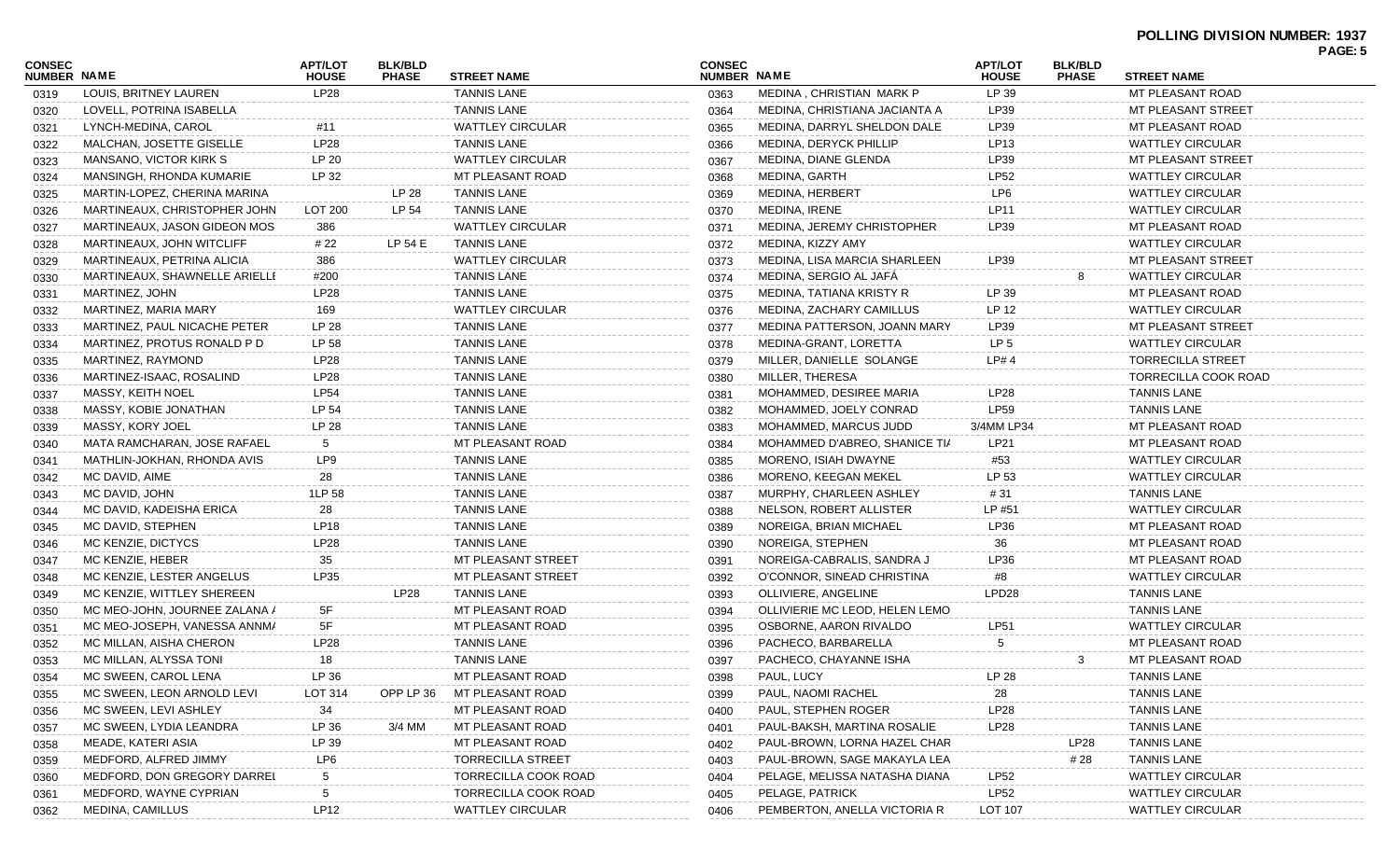| <b>CONSEC</b><br><b>NUMBER NAME</b> |                                  | <b>APT/LOT</b><br><b>HOUSE</b> | <b>BLK/BLD</b><br><b>PHASE</b> | <b>STREET NAME</b>      | <b>CONSEC</b><br><b>NUMBER NAME</b> |                                 | <b>APT/LOT</b><br><b>HOUSE</b> | <b>BLK/BLD</b><br><b>PHASE</b> | <b>STREET NAME</b>       | PAGE: 6 |
|-------------------------------------|----------------------------------|--------------------------------|--------------------------------|-------------------------|-------------------------------------|---------------------------------|--------------------------------|--------------------------------|--------------------------|---------|
| 0407                                | PEMBERTON, GLORIA                | 6                              |                                | <b>WATTLEY CIRCULAR</b> | 0451                                | RODRIGUEZ, LARRY                | 3/4MP                          |                                | MT PLEASANT ROAD         |         |
| 0408                                | PEREZ, ELISHA KEISHA             | 9                              |                                | MT PLEASANT ROAD        | 0452                                | ROEBUCK, ALLANA MARCELLINE      | LP28B                          |                                | <b>TANNIS LANE</b>       |         |
| 0409                                | PERRY, LEEANDJOE                 | LP 36                          | 3/4MM                          | MT PLEASANT ROAD        | 0453                                | ROGERS, RAYAN SOLANGE NAOMI     | LP 53                          |                                | <b>TANNIS LANE</b>       |         |
| 0410                                | PERRY, LEON JACKSON              | 3/4MP                          |                                | MT PLEASANT ROAD        | 0454                                | ROGERS, RAYMOND                 | #28                            |                                | <b>TANNIS LANE</b>       |         |
| 0411                                | PERRY, LESTON RICK               | 3/4 MM                         |                                | MT PLEASANT ROAD        | 0455                                | ROGERS, SUSAN                   | 28C                            |                                | <b>TANNIS LANE</b>       |         |
| 0412                                | PERRY, LUKE BRANDAL              | 3/4 MM                         |                                | MT PLEASANT ROAD        | 0456                                | ROJAS, MARGARET ROSE MARIE      | 20                             |                                | MT PLEASANT STREET       |         |
| 0413                                | PERRY, LYNDON MARVIN             | LP36                           |                                | MT PLEASANT ROAD        | 0457                                | ROJAS, TRACEY LYNANN            | 20                             |                                | MT PLEASANT STREET       |         |
| 0414                                | PERRY, MICHAEL CHRISTOPHER       | 3/4LP36                        |                                | MT PLEASANT STREET      | 0458                                | ROJAS-ANDALCIO, CARLA HELEN     | 20                             |                                | MT PLEASANT STREET       |         |
| 0415                                | PERSAD, DONNA CANDICE            | 4                              |                                | <b>WATTLEY CIRCULAR</b> | 0459                                | ROSE LARA, BERNICE MAURA        | 125                            |                                | <b>WATTLEY CIRCULAR</b>  |         |
| 0416                                | PETERKIN, PRECIOUS KIMBERLY      | 386                            |                                | <b>WATTLEY CIRCULAR</b> | 0460                                | RUIZ, ALLAN STEPHEN             | OPP LP 5                       |                                | <b>TORRECILLA STREET</b> |         |
| 0417                                | PHILLIPS-SAMUEL, LIZA RONELLE    | 3                              |                                | MT PLEASANT ROAD        | 0461                                | RUIZ, FAITH SHANIA JORDAN       | LP 51                          |                                | <b>WATTLEY CIRCULAR</b>  |         |
| 0418                                | PLAZA, EPIPHANY                  | LP51A                          |                                | <b>WATTLEY CIRCULAR</b> | 0462                                | RUIZ, MARIAH ROCHELLE JADE      | <b>LP51</b>                    |                                | <b>WATTLEY CIRCULAR</b>  |         |
| 0419                                | PLAZA, MARILYN                   | LP 52                          |                                | <b>WATTLEY CIRCULAR</b> | 0463                                | SAHAI, REAGAN RICK              | LP32                           |                                | MT PLEASANT STREET       |         |
| 0420                                | POPE, LENNOX RAPHAEL             | LP28                           |                                | <b>TANNIS LANE</b>      | 0464                                | SAHAI, RYAN CHANDRABOSE         | LP33                           |                                | MT PLEASANT ROAD         |         |
| 0421                                | POPE, RAWLE                      |                                |                                | <b>TANNIS LANE</b>      | 0465                                | SALINA, FRANCILIA LUCY          | 28                             |                                | <b>TANNIS LANE</b>       |         |
| 0422                                | POWDHAR-ALI, KELLY-ANN ELIZABE   | <b>LP53</b>                    |                                | <b>WATTLEY CIRCULAR</b> | 0466                                | SALINA, MARILYN                 | LP35                           |                                | <b>TANNIS LANE</b>       |         |
| 0423                                | PRECILLA, DEBRA                  | #5E                            |                                | MT PLEASANT ROAD        | 0467                                | SAMAROO, CELINA                 | LP28                           |                                | <b>TANNIS LANE</b>       |         |
| 0424                                | RAGOOBIR, TIFFANY SAMANTHA       | 12                             |                                | <b>WATTLEY CIRCULAR</b> | 0468                                | SAMAROOSINGH, KARINA JAANAI     | LP#28                          |                                | <b>TANNIS LANE</b>       |         |
| 0425                                | RAMCHARAN, DEVIN JOSEPH          | 5                              |                                | MT PLEASANT ROAD        | 0469                                | SAMAROOSINGH, MARCIA ANN B      | LPB28                          |                                | <b>TANNIS LANE</b>       |         |
| 0426                                | RAMCHARAN, JENNIFER ROSE K       |                                | 5                              | MT PLEASANT ROAD        | 0470                                | SANCHEZ-SCOTT, MARCIA P         | LP118                          |                                | <b>TANNIS LANE</b>       |         |
| 0427                                | RAMCHARAN, JOYCE                 | #5                             | <b>LP18</b>                    | MT PLEASANT STREET      | 0471                                | SCOTT, CANDICE IVANA            | LP 56                          |                                | <b>TANNIS LANE</b>       |         |
| 0428                                | RAMIREZ, LISA VERONICA           |                                |                                | TORRECILLA COOK ROAD    | 0472                                | SCOTT, CHANTAL PRINCESS         | 36                             |                                | <b>TANNIS LANE</b>       |         |
| 0429                                | RAMKEESOON, DAVID DAMACUS        |                                |                                | <b>WATTLEY CIRCULAR</b> | 0473                                | SCOTT, CYNDIE                   | <b>LP56</b>                    |                                | <b>TANNIS LANE</b>       |         |
| 0430                                | RAMKEESOON, ROSANNA FLORENO      |                                |                                | <b>WATTLEY CIRCULAR</b> | 0474                                | SCOTT, FERDINAND CHRISTOPHER    | 36                             |                                | <b>TANNIS LANE</b>       |         |
| 0431                                | RAMLAL, SIEW                     |                                |                                | MT PLEASANT ROAD        | 0475                                | SCOTT, JEAN-PIERRE FERDINAND    | #36                            |                                | <b>TANNIS LANE</b>       |         |
| 0432                                | RAMLOGAN, SUMINTRA               |                                |                                | <b>WATTLEY CIRCULAR</b> | 0476                                | <b>SCOTT, JENIECE ELIZABETH</b> | <b>LP54</b>                    |                                | <b>TANNIS LANE</b>       |         |
| 0433                                | RAMOUTAR, DAVID RAMESH           | LP32                           |                                | MT PLEASANT STREET      | 0477                                | SCOTT, JOSEPH STEVE             | LPF27                          |                                | <b>TANNIS LANE</b>       |         |
| 0434                                | RAMOUTAR, MARVIN MOHAN           | LP32                           |                                | MT PLEASANT ROAD        | 0478                                | SCOTT, KEVIN CHRISTOPHER        | 36                             |                                | <b>TANNIS LANE</b>       |         |
| 0435                                | RAMPAUL, PETRICE PETRINA         | #7 LOT386                      | LP 51-2                        | <b>WATTLEY CIRCULAR</b> | 0479                                | SCOTT, KEVON GARLAND ISAIAH     | 36                             |                                | <b>TANNIS LANE</b>       |         |
| 0436                                | RAMSAHAI, STEPHEN ESHWAR DIAI    | LP 34                          |                                | MT PLEASANT ROAD        | 0480                                | SCOTT, PHILIP                   | <b>LP27</b>                    |                                | <b>TANNIS LANE</b>       |         |
| 0437                                | REID, ANSELMA ARLENE             | LOT165                         |                                | <b>WATTLEY CIRCULAR</b> | 0481                                | SCOTT, SANDRINE                 | LP 56                          |                                | <b>TANNIS LANE</b>       |         |
| 0438                                | <b>REID, ASHTON ANSLIM</b>       | 165                            |                                | <b>WATTLEY CIRCULAR</b> | 0482                                | <b>SCOTT, SHEKINAH RHEMA</b>    | LP 56                          |                                | <b>TANNIS LANE</b>       |         |
| 0439                                | REID, SYLVESTER RODNEY           |                                | 165                            | <b>WATTLEY CIRCULAR</b> | 0483                                | SCOTT-ESPINOZA, LAURETTA G      | 29                             |                                | <b>TANNIS LANE</b>       |         |
| 0440                                | <b>REID, TYRON TERRY MICHAEL</b> | LOT 165                        | LP53                           | <b>WATTLEY CIRCULAR</b> | 0484                                | SCOTT-KING, JACIQUE RENEE       | LP28                           |                                | <b>TANNIS LANE</b>       |         |
| 0441                                | REID-MARTINEAUX, ALISON ELLEN    | 200                            |                                | <b>TANNIS LANE</b>      | 0485                                | SCOTT-LOPEZ, FLORA              | LPF28                          |                                | <b>TANNIS LANE</b>       |         |
| 0442                                | RICHARDS, RACHEL                 | 6                              |                                | <b>WATTLEY CIRCULAR</b> | 0486                                | SCOTT-WALCOTT, PAULA CATHERII   | LP 27                          |                                | <b>TANNIS LANE</b>       |         |
| 0443                                | RICHARDSON, ANTHONY              | 120                            |                                | <b>WATTLEY CIRCULAR</b> | 0487                                | SCRUBB, ANDRE ALLAN             |                                |                                | <b>TANNIS LANE</b>       |         |
| 0444                                | RICHARDSON, EBONY DONNA-MAR      | 120                            |                                | <b>WATTLEY CIRCULAR</b> | 0488                                | SEEGOBIN, VALERIE               |                                | 5                              | <b>WATTLEY CIRCULAR</b>  |         |
| 0445                                | RICHARDSON, GEMMA JOAN           | 1LP19                          |                                | MT PLEASANT STREET      | 0489                                | SEEMUNGAL, ANTHONY              |                                |                                | MT PLEASANT ROAD         |         |
| 0446                                | RICHARDSON, GREG RICHARD         | 346                            |                                | <b>TANNIS LANE</b>      | 0490                                | SIMMONS, PATRICE                |                                | 10                             | MT PLEASANT ROAD         |         |
| 0447                                | RIVAS CEDENO, JOSE FELIX         | APT F                          | 5                              | MT PLEASANT ROAD        | 0491                                | SIMON, ELIZABETH KAREN          | 150                            |                                | <b>TANNIS LANE</b>       |         |
| 0448                                | RODRIGUEZ, DEAN LEONARD          | #6                             |                                | MT PLEASANT ROAD        | 0492                                | SIMON-ESPINOZA, PATRICIA SUSAN  |                                |                                | <b>TANNIS LANE</b>       |         |
| 0449                                | RODRIGUEZ, DEXTER COLLIN         | 3/4 MM                         |                                | MT PLEASANT ROAD        | 0493                                | SINGH, CRYSTAL VIRGINIA         | LP51                           |                                | <b>WATTLEY CIRCULAR</b>  |         |
| 0450                                | RODRIGUEZ, ISAIAH JOHN           | LP 51                          |                                | <b>WATTLEY CIRCULAR</b> | 0494                                | SIRJU, ARLENE NATALIE           | 35                             |                                | MT PLEASANT ROAD         |         |
|                                     |                                  |                                |                                |                         |                                     |                                 |                                |                                |                          |         |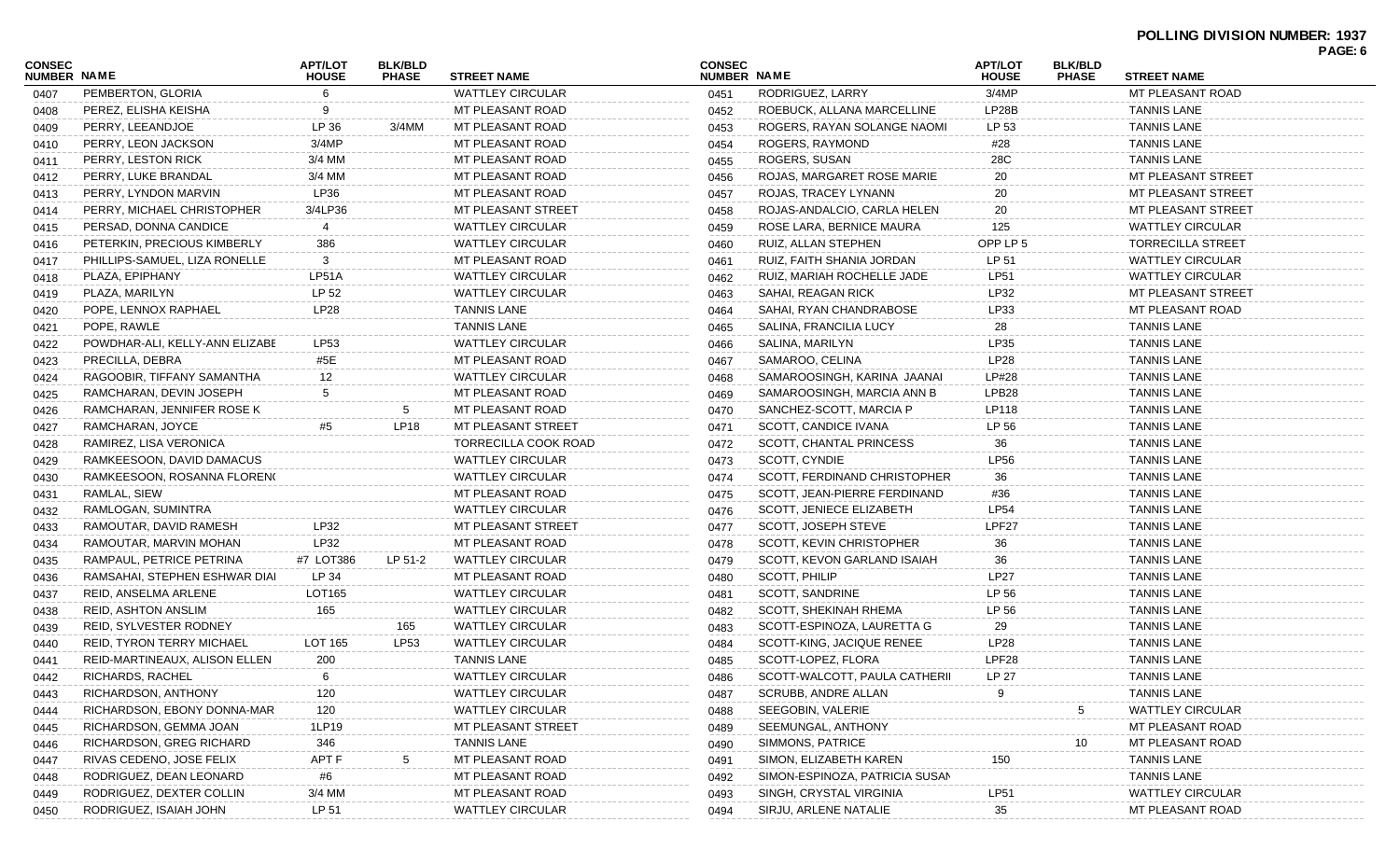| <b>CONSEC</b><br><b>NUMBER NAME</b> |                                 | <b>APT/LOT</b><br><b>HOUSE</b> | <b>BLK/BLD</b><br><b>PHASE</b> | <b>STREET NAME</b>       |
|-------------------------------------|---------------------------------|--------------------------------|--------------------------------|--------------------------|
| 0495                                | SMART, GRENARDA                 | 171                            |                                | <b>WATTLEY CIRCULAR</b>  |
| 0496                                | SOLOZANO, JEREMY LEN            | LP 54                          |                                | <b>TANNIS LANE</b>       |
| 0497                                | SOLOZANO-BOUCAL, ANGELA         |                                |                                | <b>WATTLEY CIRCULAR</b>  |
| 0498                                | SPENCE, TIFFANI STACEY          | LP <sub>2</sub>                |                                | MT PLEASANT STREET       |
| 0499                                | SPRINGER, LATOYA KIMBERLY       | LP 12                          |                                | <b>WATTLEY CIRCULAR</b>  |
| 0500                                | ST ROMAIN, HILARY               | LP30                           |                                | MT PLEASANT STREET       |
| 0501                                | ST ROMAIN, NICHOLAS EVERARD     | LP30                           |                                | MT PLEASANT STREET       |
| 0502                                | STEWART, CHRISTON EMMANUEL      | 25                             |                                | <b>MT PLEASANT ROAD</b>  |
| 0503                                | STEWART, EMERSON DYLAN QUINC    | LP23                           |                                | MT PLEASANT ROAD         |
| 0504                                | <b>TAYLOR RUIZ, SIMONE C</b>    | OPP LP 5                       |                                | <b>TORRECILLA STREET</b> |
| 0505                                | THOMAS-BRATHWAITE, JANICE       | 9                              |                                | <b>TANNIS LANE</b>       |
| 0506                                | <b>TOBAL, MICHAEL</b>           | LP 31                          |                                | <b>TANNIS LANE</b>       |
| 0507                                | TOUSSAINT-WALCOTT, PATRICE C I  | <b>LP 22</b>                   |                                | <b>MT PLEASANT ROAD</b>  |
| 0508                                | VALENTINE, ELIZABETH            |                                |                                | <b>TANNIS LANE</b>       |
| 0509                                | VANCE, JEFFREY DOMINIC ALVIN    | LP53                           |                                | <b>WATTLEY CIRCULAR</b>  |
| 0510                                | VANCE, NATALIE VERNA            | LP53                           |                                | <b>WATTLEY CIRCULAR</b>  |
| 0511                                | VANCE, QUINTIN                  | LP 52                          |                                | <b>WATTLEY CIRCULAR</b>  |
| 0512                                | WALCOTT, CARLA ROXANNE          | LP53                           |                                | <b>WATTLEY CIRCULAR</b>  |
| 0513                                | WALCOTT, CHENELLE ALEXIS        | LP 22                          |                                | MT PLEASANT ROAD         |
| 0514                                | <b>WALCOTT, EARL FIDELIS</b>    |                                |                                | <b>WATTLEY CIRCULAR</b>  |
| 0515                                | WALCOTT, KEITH ANTHONY          | 27                             |                                | <b>TANNIS LANE</b>       |
| 0516                                | <b>WALCOTT, LESTER THOMAS</b>   | 51                             |                                | <b>WATTLEY CIRCULAR</b>  |
| 0517                                | WALCOTT, LISELLE CASSANDRA      | #22                            | LP19                           | MT PLEASANT ROAD         |
| 0518                                | WALCOTT, NICOLE JOSETTE         | 51                             |                                | <b>WATTLEY CIRCULAR</b>  |
| 0519                                | WALCOTT, PEARL HILARIA          | LP53                           |                                | <b>WATTLEY CIRCULAR</b>  |
| 0520                                | WATTLEY, EARL ANTONIO           | LP23                           |                                | MT PLEASANT ROAD         |
| 0521                                | WATTLEY, GISELLE FELICIA        | 25                             |                                | <b>MT PLEASANT ROAD</b>  |
| 0522                                | WATTLEY, ROY PETER              | 25                             |                                | <b>WATTLEY CIRCULAR</b>  |
| 0523                                | WATTLEY, SERRON DOREEN          | 25                             |                                | MT PLEASANT STREET       |
| 0524                                | <b>WELLINGTON, AMBROSE</b>      | 9                              |                                | <b>MT PLEASANT ROAD</b>  |
| 0525                                | <b>WELLINGTON, ROMAULD</b>      | 9                              |                                | <b>WATTLEY CIRCULAR</b>  |
| 0526                                | WELLINGTON-JOSEPH, LEBAR        | #9                             |                                | MT PLEASANT STREET       |
| 0527                                | WILLIAMS, CHELSEA AALIYAH TYEI! | 3                              |                                | MT PLEASANT ROAD         |
| 0528                                | <b>WILLIAMS, EUGENE</b>         | LP 34                          |                                | <b>TANNIS LANE</b>       |
| 0529                                | <b>WILLIAMS, GLEN</b>           | 10                             |                                | MT PLEASANT ROAD         |
| 0530                                | WILLIAMS, JOSANNE               | 28                             |                                | <b>TANNIS LANE</b>       |
| 0531                                | WILLIAMS, NICHOLAS ANDERSON     | 28                             |                                | <b>TANNIS LANE</b>       |
| 0532                                | WILLS, ANNASTACIA               | LP28                           |                                | <b>TANNIS LANE</b>       |
| 0533                                | WINDSOR, SIMONE GABRIELLA       | LP12                           |                                | <b>WATTLEY CIRCULAR</b>  |
| 0534                                | WOODMAN, COURTENAY              | OPP LP 51                      |                                | <b>WATTLEY CIRCULAR</b>  |
| 0535                                | WOODMAN, KEVON JONATHAN         | <b>LP57</b>                    |                                | <b>WATTLEY CIRCULAR</b>  |
|                                     |                                 |                                |                                |                          |